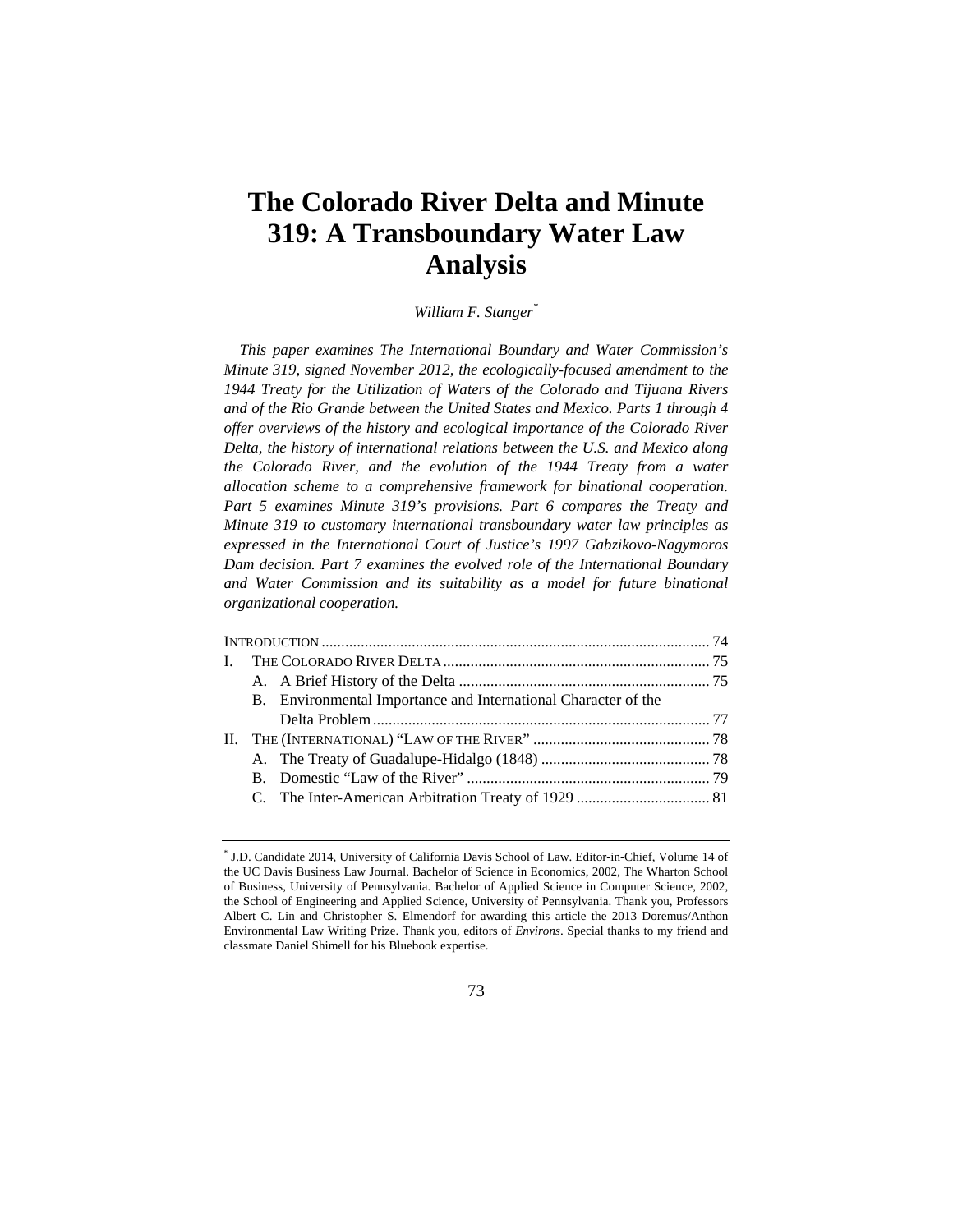| 74             | University of California, Davis                                   | [Vol. 37:1] |
|----------------|-------------------------------------------------------------------|-------------|
|                |                                                                   |             |
|                |                                                                   |             |
|                |                                                                   |             |
| B.             | Groundwater Pumping and the Salinity Crisis: Minute 218  84       |             |
|                |                                                                   |             |
|                | IV. 1980 - 2010: A NEW ATTITUDE TOWARDS ECOLOGICAL COOPERATION 86 |             |
|                |                                                                   |             |
| <b>B.</b>      | Twenty-First Century Steps towards Delta Preservation: Minute     |             |
|                |                                                                   |             |
|                |                                                                   |             |
| D.             |                                                                   |             |
|                |                                                                   |             |
|                |                                                                   |             |
|                |                                                                   |             |
| $C_{\cdot}$    |                                                                   |             |
|                |                                                                   |             |
|                |                                                                   |             |
| B.             |                                                                   |             |
|                | VII. THE IBWC AS A MODEL FOR FUTURE JOINT REGIMES 99              |             |
| $A_{\cdot}$    |                                                                   |             |
| $\mathbf{B}$ . |                                                                   |             |
| C.             |                                                                   |             |
|                |                                                                   |             |

#### **INTRODUCTION**

The purpose of this article is to examine Minute 319, the recent amendment to the Treaty for the Utilization of Waters of the Colorado and Tijuana Rivers and of the Rio Grande (Treaty) signed in 1944. The Treaty was designed to be flexible; its binational oversight commission, the International Boundary and Water Commission (IBWC) makes minor amendments, conducts research, and proposes major policy changes to both governments. Even though the Treaty began as a means to monitor a shared border between former enemies, it evolved over seventy years into a framework for international cooperation and resource management of unprecedented scale and value to the environment and to the greater international community.

Minute 319 is worth special attention for several important purposes. First, it helps secure a valuable and vulnerable international environmental resource: the Colorado River Delta. Second, it allows Mexico to store water in Lake Mead, which represents an unprecedented level of trust and cooperation between the U.S. and Mexico that took decades to develop. Third, it requires participating non-governmental organizations to perform substantive duties under the Treaty,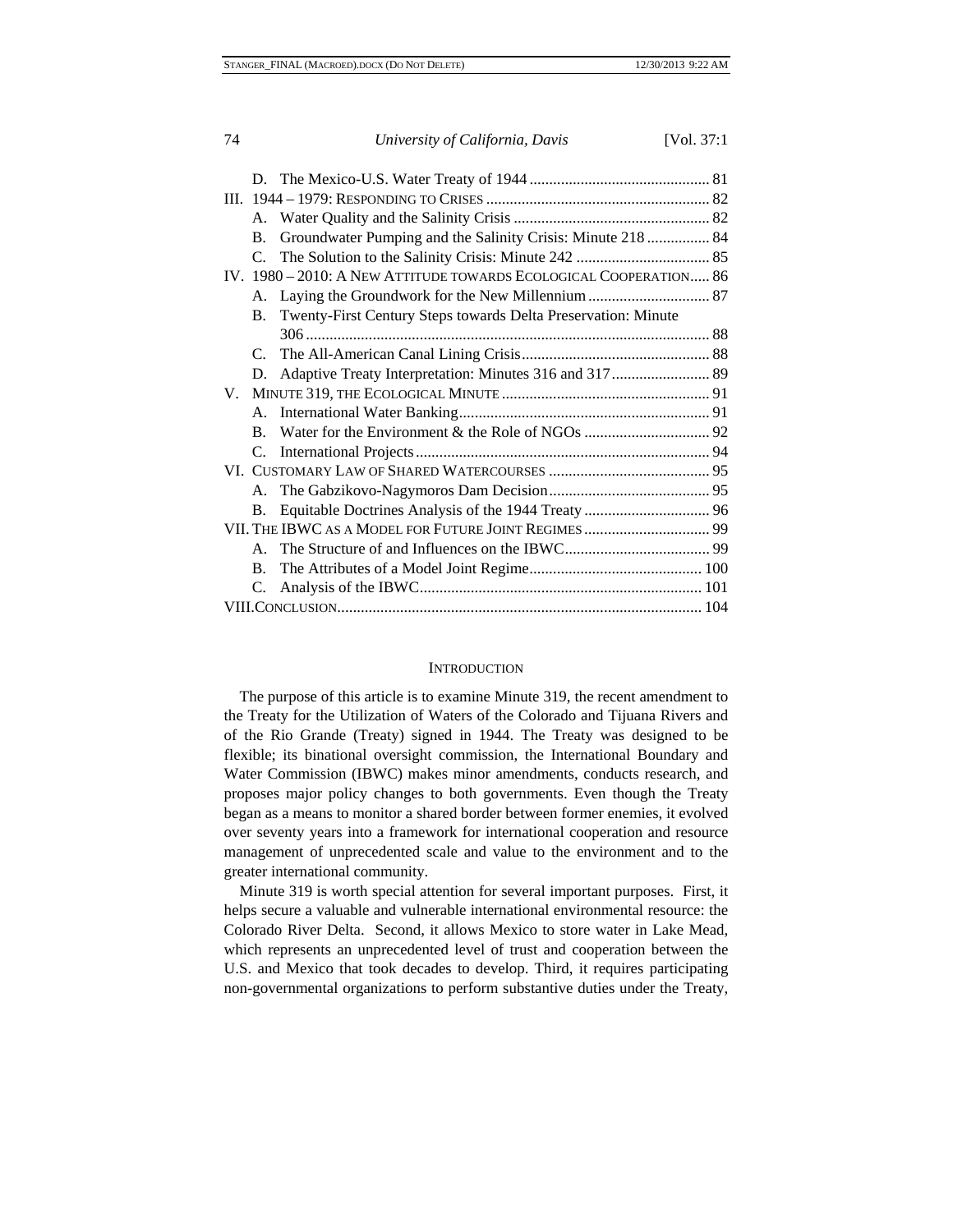namely donating water for environmental purposes – a rare and potentially unique occurrence in international law. Fourth, it serves as an example of international cooperation that informs emerging international water law.

Part 1 describes the history and environmental importance of the Colorado River Delta. Part 2 gives a brief overview of the "Law of the River" (as Colorado River law is often called) and international relations leading up to the 1944 Treaty. Part 3 discusses how the Treaty was amended to address several decades of unresolved water quality and groundwater pumping crises. Part 4 shows how a culture of proactive cooperation evolved even in the face of new crises. Part 5 discusses the significant provisions of Minute 319 mentioned above. Part 6 examines the Treaty in the context of customary principles of transboundary water law. Part 7 evaluates the International Boundary and Water Commission as a potential model organization for future international treaties.

#### I. THE COLORADO RIVER DELTA

This Part reviews the history and ecological importance of the Colorado River Delta, and outlines why its revitalization and protection is an international concern. When the Treaty for the Utilization of Waters of the Colorado and Tijuana Rivers and of the Rio Grande (Treaty), was signed in 1944, environmentalism was still a nascent dream based on the work of John Muir, Aldo Leopold, and Ansel Adams. The United States, in controlling all of the Colorado River's headwaters, was only concerned with maximizing its own "beneficial" use of the river. As a result the Colorado River Delta's fertile wetlands, a jewel of arid Baja California's biodiversity and fecundity, slowly withered away. Restoring it will require the trust and cooperation of both the U.S. and Mexico.

#### *A. A Brief History of the Delta*

The Colorado River basin spans seven U.S. states and two Mexican states: Wyoming, Colorado, Utah, New Mexico, Arizone, Nevada, California, Sonora, and Baja California; the River drains into the Gulf of California (Sea of Cortés).<sup>1</sup> The 1,450 mile long river is the only dependable water supply for its 246,000 square mile basin.<sup>2</sup> Its waters are even diverted hundreds of miles outside its basin, sustaining, ultimately, much of southern California, eastern Colorado and western Utah.<sup>3</sup> The river's meager capacity to sustain agriculture and cities has been drastically expanded over the last hundred years through the creation of a

<sup>1</sup> NORRIS HUNDLEY, JR., WATER AND THE WEST: THE COLORADO RIVER COMPACT AND THE POLITICS OF WATER IN THE AMERICAN WEST 6, at xi (2d ed. 2009).

<sup>2</sup> J.C. Kammerer, *Largest Rivers in the United States*, USGS, http://pubs.usgs.gov/of/1987/ ofr87-242/ (last visited Apr. 13, 2013). 3 HUNDLEY, *supra* note 1, at x-xi.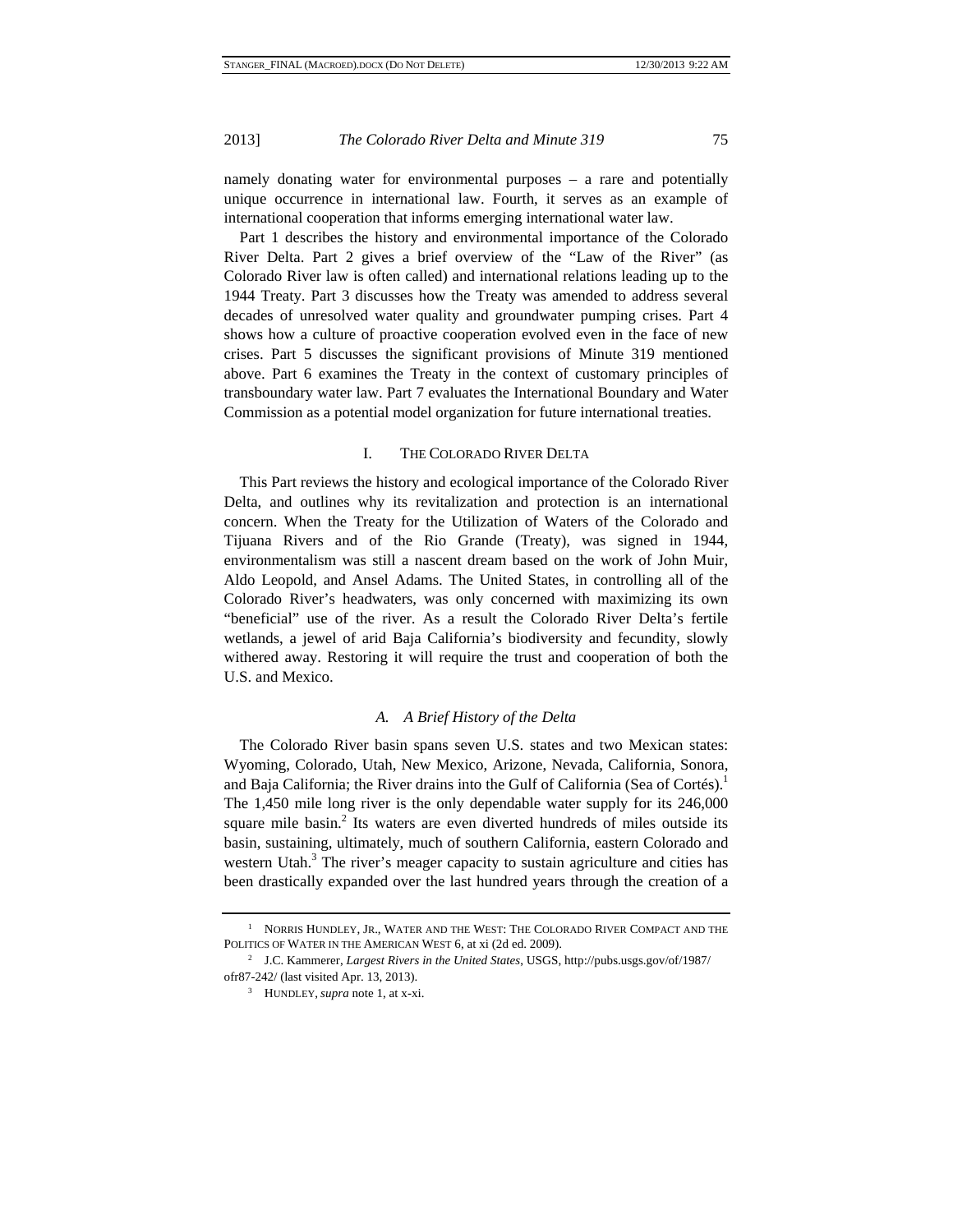network of dams, reservoirs, and canals.4

The Colorado River Delta originally consisted of over 1.5 million acres of tidal wetlands, formed where the flat floors of the Yuma, Imperial, and Mexicali valleys came together.<sup>5</sup> The river deposited rich silt and fertile soil in the Delta, creating an alluvial paradise for its original settlers, the Cocopah Indians.<sup>6</sup> The Cocopah hunted waterfowl and grew corn, melons, and beans.<sup>7</sup> The Spanish explorer Hernando de Alarcón re-discovered the Delta for Europe during his 1540 expedition up the Gulf of California.<sup>8</sup>

When renowned American writer and settlement advocate William Ellsworth Smythe recounted his first visit to the Delta in 1900, he noted "[the] soft, sweet atmosphere, the rich, level soil, the graceful mesquite trees, the abundance of pure spring water, the warm river... [and] the sky, alive with ducks, geese, storks and pelicans."<sup>9</sup> A local rancher assured Smythe he could grow green corn in forty days, and Smythe saw ample opportunity for settlement and development.<sup>10</sup> Despite Smythe's best efforts to spur growth, conditions in the Delta remained largely the same for over two decades, as pioneering conservationist Aldo Leopold recounted in *A Sand County Almanac* after his 1922 visit.<sup>11</sup>

A mere thirteen years later, the closing of Hoover Dam's gates cut flows to the Delta. After the Morelos Dam was completed in 1950, followed by the Glen Canyon Dam in 1964, virtually no water flowed to the Delta, except in flood years. Without water, periodic flooding, or silt, the Delta shrunk to 40,000 acres. This devastated fish, wildlife, and local communities.<sup>12</sup> During a 1980 canoe trip

<sup>4</sup> *See* HUNDLEY, *supra* note 1, at 334-5. Projects along the Colorado River include the Hoover Dam (1936, forming Lake Mead), All-American Canal (1940), Grand Coulee Dam (1941), Colorado River Aqueduct to Southern California (1941), Friant Dam (1942), Shasta Dam (1945), Keswick Dam (1949), Colorado-Big Thompson Project (1956), Colorado River Storage Project (ongoing since 1956), Glen Canyon Dam (1963), Flaming Gorge Dam (1964), Central Arizona Project (1968), California Central Valley Project (1992), and the California State Water Project (ongoing since 1962). 5 Kevin G. Wheeler, *Alternatives for Restoring the Colorado River Delta*, 47 NAT'L

RESOURSCES J. 917, 917 (claiming 1.5 million acres). *But see* Paul D'Amours, *The Colorado River Delta*, 2000 COLO. J. INT'L ENVTL. L. & POL'Y (YEARBOOK) 183, 184 (2000) (claiming 1.9 million acres); EVAN R. WARD, BORDER OASIS: WATER AND THE POLITICAL ECOLOGY OF THE COLORADO RIVER DELTA, 1940-1975, at xxii (2003). 6 WARD, *supra* note 5, at 136 (settling circa 1000 A.D.).

<sup>7</sup> *Id.* at xx.

<sup>8</sup> ALDO LEOPOLD, A SAND COUNTY ALMANAC 141-42 (1949).

<sup>9</sup> William E. Smythe, *An International Wedding: The Tale of a Trip on the Border of Two Republics*, 5 SUNSET 286, 292 (1900).

<sup>&</sup>lt;sup>10</sup> *Id.* at 289. Compare with the 60-80 days it may take, depending on regional climate and type

of corn. 11 Robert Jerome Glennon & Peter W. Culp, *The Last Green Lagoon: How and Why the Bush Administration Should Save the Colorado River Delta*, 28 ECOLOGY L.Q. 903, 905-06 (2002) (citing LEOPOLD, *supra* note 9, at 141-42).

<sup>12</sup> *Id.* at 906.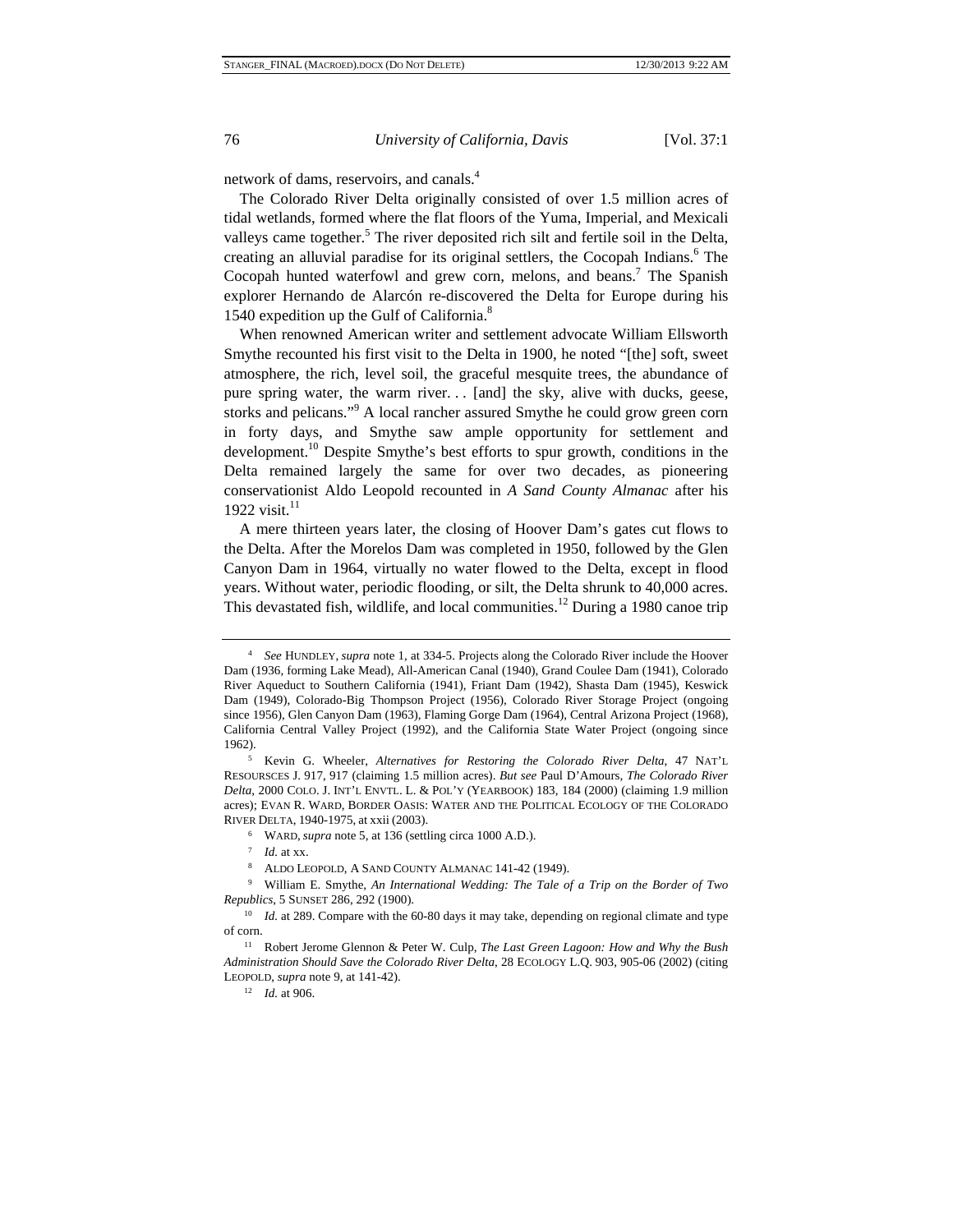down the Colorado River, Philip Fradkin saw only "a vast expanse of cracked mud and inhospitable terrainFalse $^{13}$  By then, many environmentalists had given up the Delta for dead. $14$ 

The Delta then enjoyed a nearly miraculous rejuvenation, rebounding to over 150,000 acres of riparian habitat. This resulted from several unusual years of brief but substantial flooding in the early-mid 80's, and again in the mid 90's.<sup>15</sup> This renaissance shocked experts and spurred renewed interest in restoring and preserving the Delta ecosystem. Even agricultural drain water, too salty and polluted for further consumptive use, continues to provide additional flows that are sustaining the Delta's comeback.<sup>16</sup>

# *B. Environmental Importance and International Character of the Delta Problem*

The Delta provides important brackish water that is crucial for the reproduction of numerous species of fish, shrimp, and other marine animals living in the Gulf of California.<sup>17</sup> Some of these sea species are endangered, including the Totoaba (a six foot, 300lb fish), and the Vaquita (the smallest porpoise species, and also the most endangered marine mammal in the world).<sup>18</sup> The Delta also provides a safe reserve habitat for riverine species, whose survival upstream is often threatened by changes in river conditions.<sup>19</sup> Protected estuary wildlife includes the desert pupfish and the Yuma clapper rail. Finally, the Delta is a major stopover point on the Pacific Flyway, through which seventy-five percent of North American migrating birds pass each year. Mexican law protects six species of these birds. $^{20}$ 

More water is needed to sustain the Delta for the long term. Specifically, the Delta needs an annual "base flow" of at least 32,000 acre-feet of water (a.f.) and a "pulse flow" of 260,000 a.f. every four years.<sup>21</sup> Implementing this plan

counted towards Mexico's allocation of Colorado River water.<br><sup>17</sup> Glennon & Culp, *supra* note 11, at 909.<br><sup>18</sup> Frank S. Wilson, *A Fish Out of Water: A Proposal for International Instream Flow Rights in the Lower Colorado River*, 5 COLO. J. INT'L ENVTL. L. & POL'Y 249, 250, 255 (1994).

21 *See, e.g.,* DANIEL F. LUECKE ET AL., ENVTL. DEF. FUND, A DELTA ONCE MORE: RESTORING RIPARIAN AND WETLAND HABITAT IN THE COLORADO RIVER DELTA, at iv (1999), *available at* 

<sup>&</sup>lt;sup>13</sup> *Id.* (citing PHILIP FRADKIN, A RIVER NO MORE: THE COLORADO RIVER AND THE WEST 320  $(1981)$ ).<br><sup>14</sup> *Id.* 

<sup>&</sup>lt;sup>15</sup>*Id.* at 907.<br><sup>16</sup>*Id.* at 907-08 (describing how hyper-saline wastewater from the Wellton-Mohawk Irrigation District has formed an emerging wetland adjacent to, and usually included as part of, the Delta); Jennifer Pitt et al., *Two Nations, One River: Managing Ecosystem Conservation in the Colorado River Delta*, 40 NAT. RESOURCES J. 819, 830 (2000) (estimating the total amount of polluted, saline agricultural runoff draining into the Delta at 200,000 a.f. annually). Drain water is generally not

<sup>19</sup> Glennon & Culp, *supra* note 11, at 909.

<sup>20</sup> *Id.* at 908; Pitt et al., *supra* note 16, at 829 n.38.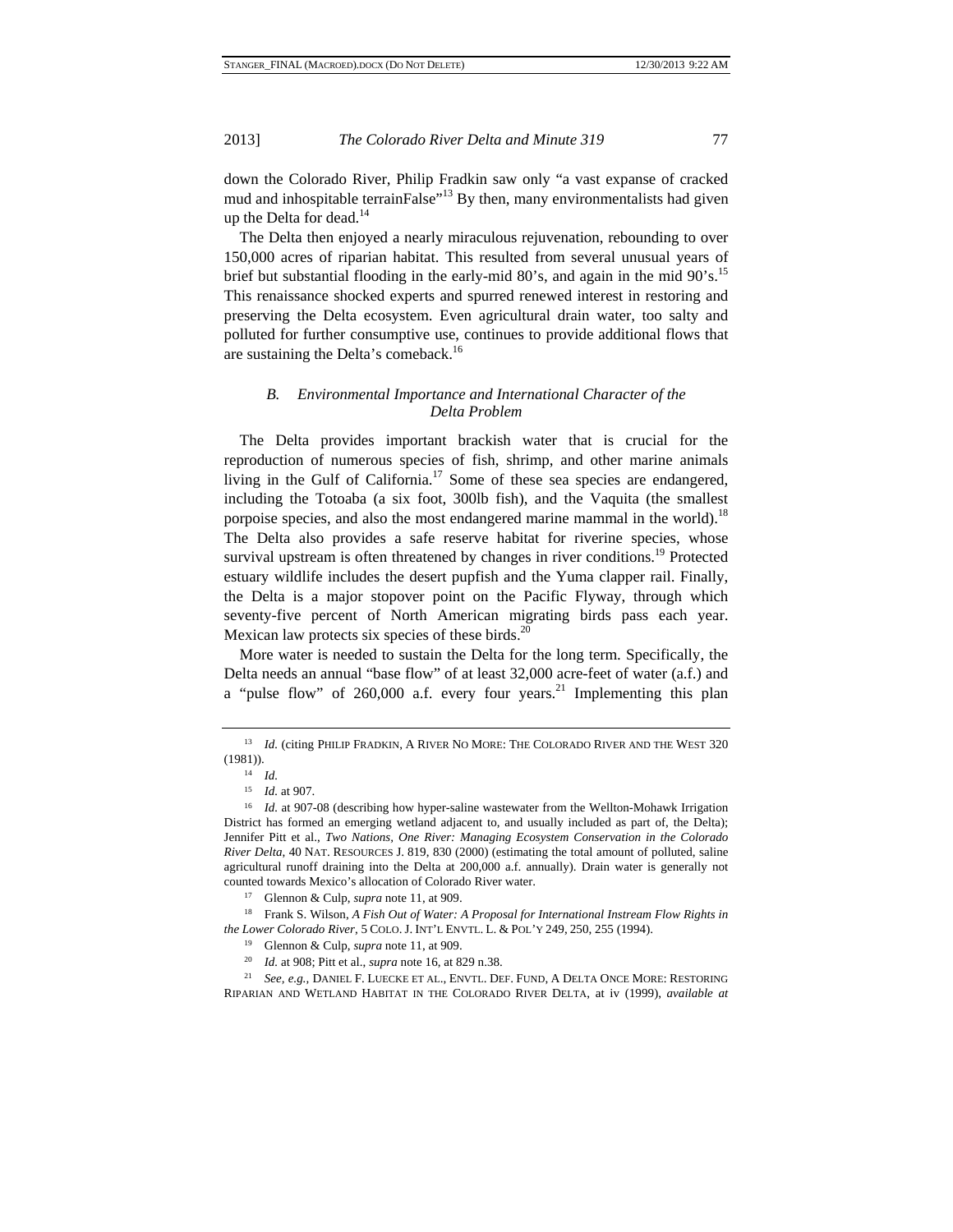requires binational cooperation. Even though Mexico could fallow enough farmland to free up the annual base flow, it cannot supply a sufficient pulse flow without U.S. assistance.<sup>22</sup> The only practical way to remove that much water from beneficial use every four years is to store 65,000 a.f. every year and release it all at once. However, Mexico does not have storage dams on the Colorado River.23 Furthermore, the U.S. allocates less than ten percent of the Colorado's flow to Mexico, and it precisely controls the amount and timing of that flow.<sup>24</sup> Without U.S. cooperation and assistance, the future of the Colorado River Delta cannot be guaranteed.

#### II. THE (INTERNATIONAL) "LAW OF THE RIVER"

Water lawyers spend entire careers learning the complex interaction of laws, compacts, treaties, agreements, contracts, players, and interrelationships that make up the "Law of the River." It is not hard to understand why the U.S. has been historically protective of its interests in the Colorado River, or hostile to Mexican claims on its water. Even States bicker and argue about who has the right to what water and when. In order to put the 1944 Treaty in its proper historical context, it is necessary to review the basic principles of the "Law of the River" and the relationship between the two nations.

#### *A. The Treaty of Guadalupe-Hidalgo (1848)*

In 1848, The United States and Mexico signed the Treaty of Guadalupe-Hidalgo, establishing the border between the two countries and ending the Mexican-American War.<sup>25</sup> The two countries founded the first joint Commission of the two governments to survey the border (the predecessor to the International Boundary Commission).<sup>26</sup> In 1853, the U.S. and Mexico completed the

is the Morelos Dam, designed for diversion).

http://www.edf.org/sites/default/ files/425\_delta.pdf; Pitt et al., *supra* note 16, at 831 (noting a required minimum of 32,000 a.f. to support vegetation); *id.* at 830 (stating that quadrennial floods sustain vegetation, stimulate seed germination, and inundate soil). *But see* Wheeler, *supra* note 5, at 923 (recommending 50,000 a.f. to wet sufficient soil for riparian insect habitat).

<sup>22</sup> Francisco Zamora-Arroyo, *Collaboration in Mexico: Renewed Hope for the Colorado River Delta*, 8 NEV. L.J. 871, 873 (2008) (noting that Mexican farmers' water rights can be sold voluntarily and dedicated to in-stream uses through existing Mexican water transfer mechanisms). 23 Glennon & Culp, *supra* note 11, at 955 (explaining that Mexico's only Colorado River dam

<sup>&</sup>lt;sup>24</sup> Utilization of Waters of the Colorado and Tijuana Rivers and of the Rio Grande, U.S.-Mex., art. 10, Feb. 3, 1944, 59 Stat. 1219 [hereinafter 1944 Treaty] (allocating 15M a.f. to the United States and 1.5M a.f. to Mexico); Glennon & Culp, *supra* note 11, at 955.<br><sup>25</sup> *See* Robert J. McCarthy, *Executive Authority, Adaptive Treaty Interpretation, and the* 

*International Boundary and Water Commission, U.S.–Mexico*, 14 U. DENV. WATER L. REV. 197, 208-09 (2011). 26 *See* J.F. Friedkin, *History and Functions of Joint Mexican-American Public Bodies* 

*Regulating and Allocating Water Resources Along the Rio Grande (Bravo)*, *in* INTERNATIONAL WATER LAW ALONG THE MEXICAN-AMERICAN BORDER 1, 1 (Clark S. Knowlton ed., 1968).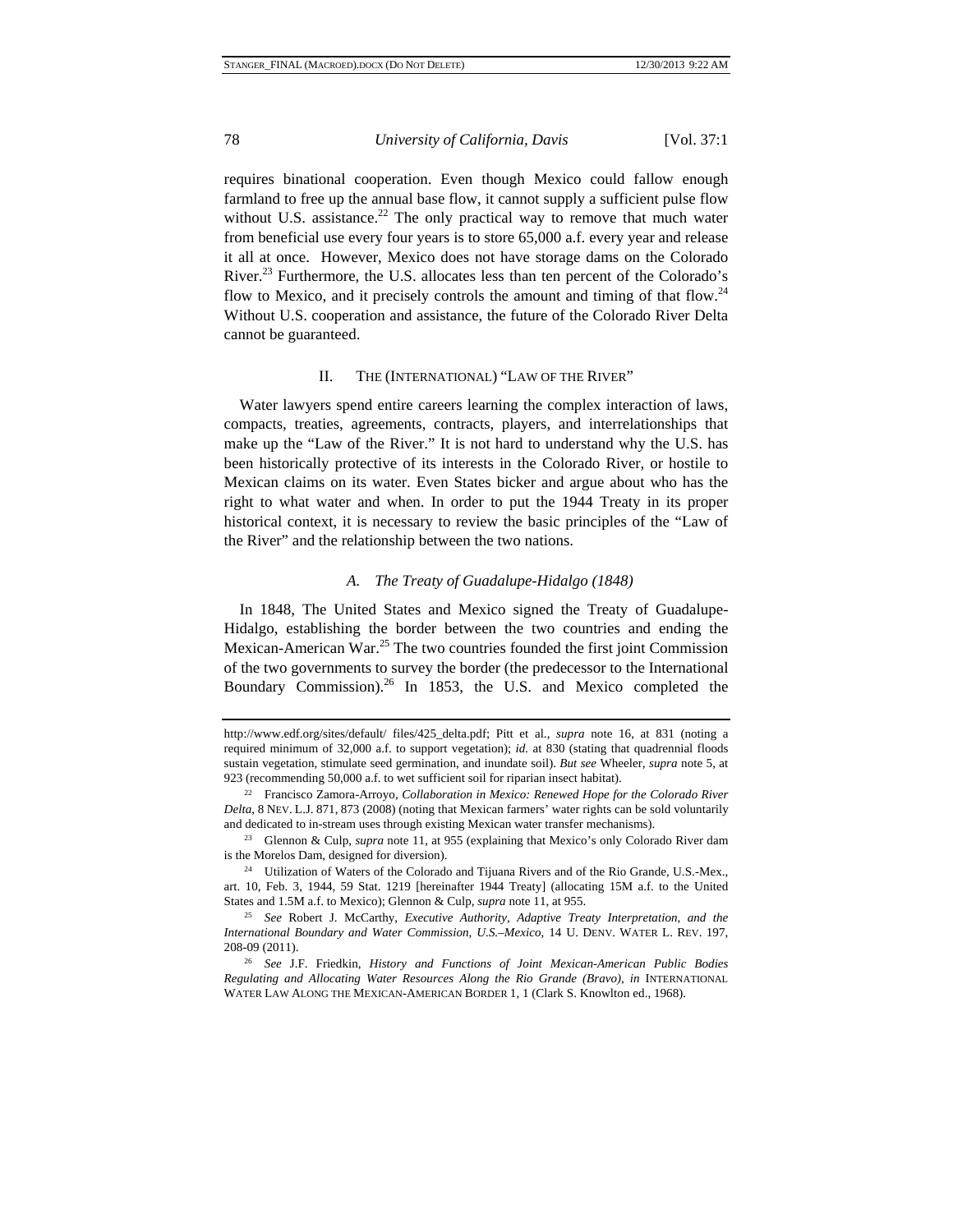controversial Gadsden Purchase, establishing the contemporary border.<sup>27</sup> The original treaties did not mention any regulation of the river or use of the waters; they merely prohibited construction that would hinder navigation.<sup>28</sup> The Conventions of 1884 and 1889 recognized that the Colorado and Rio Grande rivers made up long stretches of the border, and their meandering paths needed to be jointly monitored; the result was the creation of the International Boundary Commission (IBC, later IBWC).<sup>29</sup> Further Conventions of this era dealt with disputes over the use of, allocation of, and projects on the Rio Grande. $30$ Unfortunately, revolution in Mexico, Mexican expropriations of American oil interests, and finally World War II strained relations between 1906 and 1940 and stifled efforts to increase cooperation.<sup>31</sup>

# *B. Domestic "Law of the River"*

During the early  $20<sup>th</sup>$  Century, development in the West boomed.<sup>32</sup> California, Colorado, and Utah began expensive development projects with the goal of removing Colorado River water from its basin, foreclosing any further potential use downstream.<sup>33</sup> The other southwestern riparian states were pursuing growth as well, having noticed that their fertile soil, cheap land, and long growing seasons were excellent for agriculture and pasturing. $34$  In 1917, the seven riparian states formed the League of the Southwest to promote development along the river, and in 1921 Congress authorized the states to negotiate a compact to allocate Colorado River water.<sup>35</sup>

Mexico asked to be represented during the water allocation negotiations, but

35 *Id.* at 55, 110-13.

<sup>27</sup> *See* McCarthy, *supra* note 25, at 209 (discussing the Gadsden Purchase's reputation as an "imperialist conquest" that formed "the basis for a continuing neocolonial relationship [with Mexico]"). 28 *See* Friedkin, *supra* note 26, at 1. 29 *See* McCarthy, *supra* note 25, at 210.

<sup>30</sup> *See, e.g.*, Friedkin, *supra* note 26, at 2; David Herrera Jordán, *Historia de los Acuerdos entre México y los Estados Unidos para el Aprovechamiento de las Aguas del Río Bravo (Grande)*, *in*  INTERNATIONAL WATER LAW ALONG THE MEXICAN-AMERICAN BORDER, at 8, 14 (discussing the crisis in 1889 when New Mexico and Texas used all of the Rio Grande; Mexico sued for \$35 million in damages and nearly 50 years passed before reaching settlement).

<sup>31</sup> Jordán, *supra* note 30, at 8-9.

<sup>32</sup> *See, e.g.*, HUNDLEY, *supra* note 1, at 157. Denver, for example, nearly doubled in population from 1900 to 1920. 33 *Id.* at 156-57; JOSEPH L. SAX ET AL., LEGAL CONTROL OF WATER RESOURCES: CASES AND

MATERIALS 804 (4th ed. 2006). California's Imperial Valley wanted an All-American canal to divert water from the Colorado that would circumvent the existing Alamo canal, which they shared with Mexico. Colorado wanted to divert more water to Denver. Utah wanted to divert more water to the Great Salt Lake Basin. 34 HUNDLEY, *supra* note 1, at 159. The missing ingredient was, of course, water of which, until

then, there had been an ample surplus.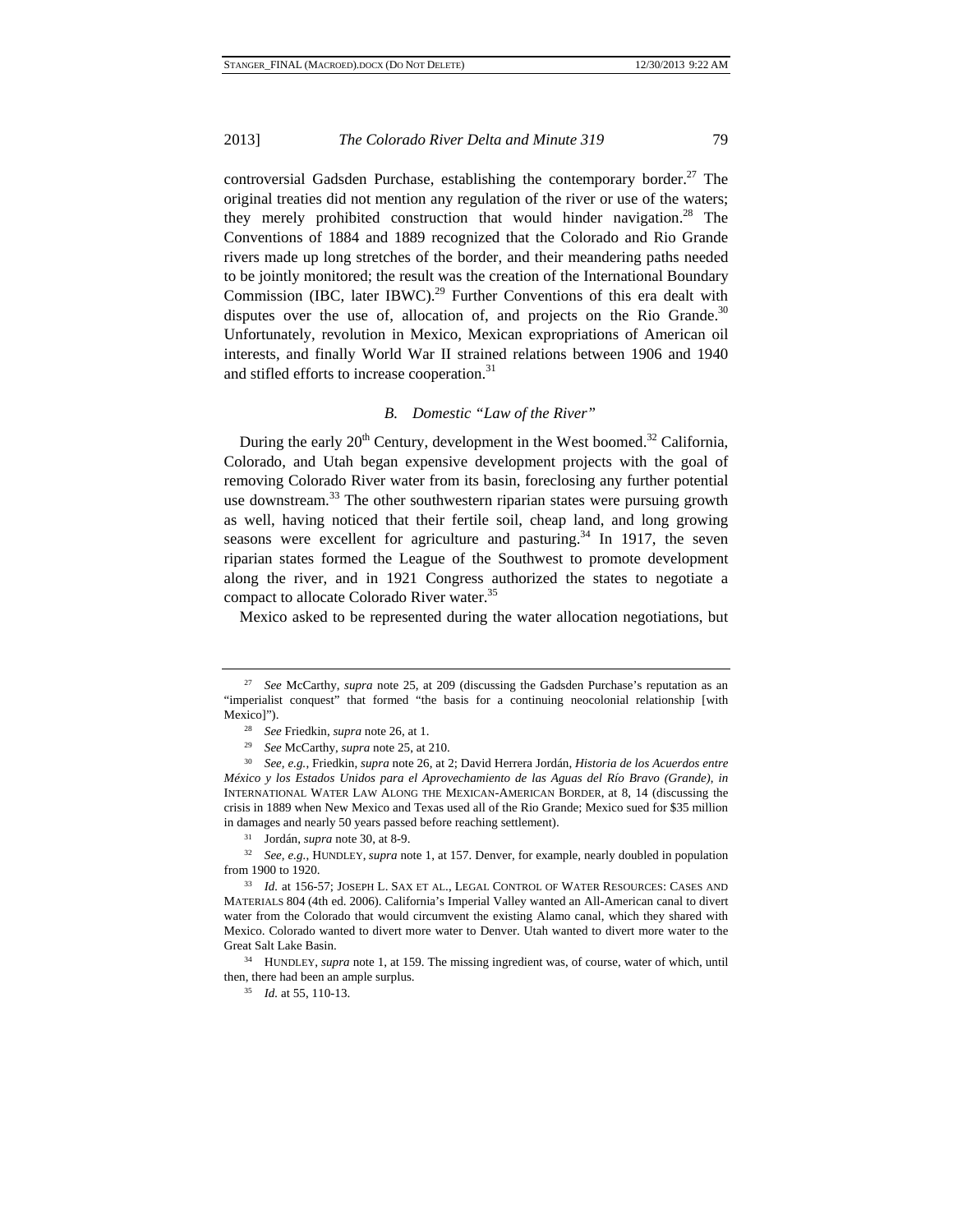its request was summarily denied.<sup>36</sup> Some participants felt that Mexico had absolutely no right to any Colorado River water; it could only enjoy whatever surpluses came its way in wet years. $37$  Others felt that Mexico deserved some fixed amount of water in the interests of "equity and comity" based on earlier agreements and decades of reliance.<sup>38</sup>

During the stalled negotiations, the Supreme Court decided *Wyoming v. Colorado* (1922), which established prior appropriation as the priority schema controlling interstate disputes.<sup>39</sup> This was excellent news for lower basin states that had established early, huge water claims. Even Mexico, which had followed the proceedings, approved, hoping the same rubric would apply when it came time to negotiate an international agreement.<sup>40</sup> However, northern riparian states were not ready for a water-appropriation race against fast-growing California.

The states, unable to agree on individual allocations, split the basin in half. Colorado, Utah, New Mexico, and Wyoming became the "upper basin," and California, Arizona, and Nevada became the "lower basin."41 Each half was allocated 7.5M a.f., evenly splitting the estimated average minimum flow.<sup>42</sup> However, Arizona, which also contributes 3M a.f. to the River from its tributaries, did not want that amount counted against the lower basin's allocation.43 A compromise provision guaranteed an additional 1M a.f. for the lower basin.44 Arizona subsequently refused to ratify the Colorado River Compact until 1944, after the U.S. had negotiated a treaty with Mexico.<sup>45</sup> In 1929, after years of State ratification battles and passage of the Boulder Canyon Project Act (negotiated by California to acquire Federal funds for the construction of the Hoover Dam, Boulder Dam, and the All-American Canal), the other six states finally approved the Compact over Arizona's protests.<sup>46</sup>

<sup>36</sup> *Id.* at 175-77.

<sup>37</sup> *See, e.g.*, *id.* at 177. Arizona's Carl Hayden opposed any negotiations with Mexico until the

U.S. had determined that it was unable to use all the water itself.<br><sup>38</sup> *Id.* at 205 (quoting Secretary of State Charles Evans Hughes' letter of August 17, 1922 to Herbert Hoover); s*ee* Charles J. Meyers & Richard L. Noble, *The Colorado River: The Treaty with Mexico*, 19 STAN. L. REV. 367, 400 (1967) (discussing the Imperial Valley Irrigation District's 1904 concession from Mexico to construct its Alamo canal through Mexican land, in exchange for a right to halve the water in the canal). 39 SAX ET AL., *supra* note 33, at 804; *see* Wyoming v. Colorado, 259 U.S. 419, 496 (1922)

<sup>(</sup>apportioning the Laramie River between the two states), *vacated, and modified*, 353 U.S. 953

<sup>(1957).&</sup>lt;br>
40 HUNDLEY, *supra* note 1, at 179.<br>
41 SAX ET AL., *supra* note 33, at 804.<br>
42 See HUNDLEY, *supra* note 1, at 192, 198.<br>
43 See id. at 198.<br>
44 Colorado River Compact, art. III(b), H.R. Doc. No. 605 (1923); *s* 1, at 198. 45 SAX ET AL., *supra* note 33, at 805.

<sup>46</sup> *Id.* The All-American Canal usurped the role of the Alamo canal, allowing the Imperial Valley to avoid its prior agreement to share water with Mexico. HUNDLEY, *supra* note 1, at 281.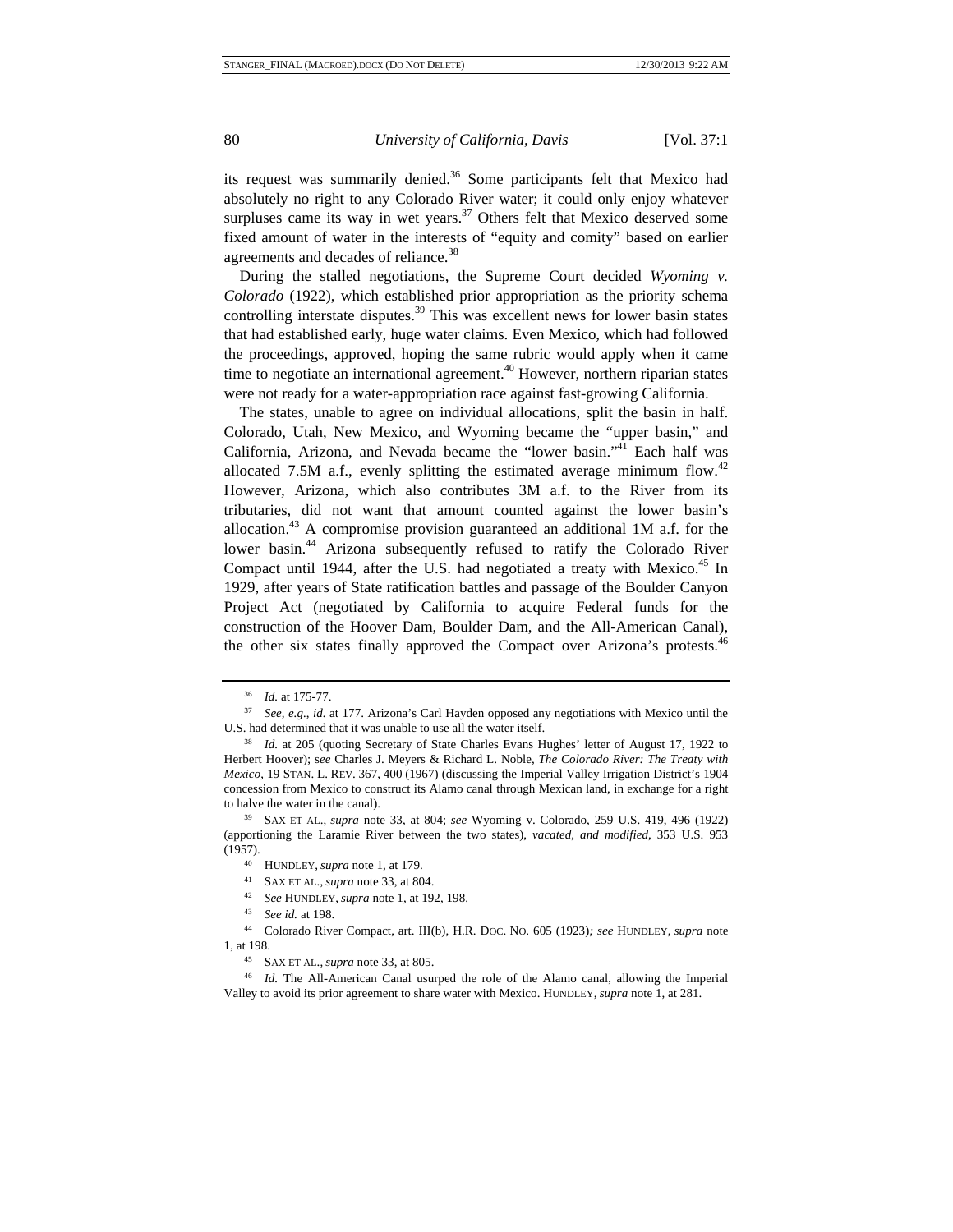However, the Boulder Canyon Project Act contained a provision specifying that the water in Lake Mead was intended for use in the U.S. only.<sup>47</sup> Even though binational talks about the Colorado and Rio Grande had begun as early as 1924, by 1930 they had completely broken down again.<sup>48</sup>

#### *C. The Inter-American Arbitration Treaty of 1929*

At the Havana Conference of 1929, the U.S. signed, and in 1935 ratified, the Inter-American Arbitration Treaty, which provided that the Parties would submit to international arbitration for any international dispute relating to a treaty, or any right asserted by one Party against another.<sup>49</sup> This treaty increased Mexico's negotiating leverage, by providing another credible venue for airing its grievances. Although the U.S. may not have thought Mexico had an affirmative right to water, it generally recognized Mexico's right to force arbitration under this treaty.50 Various older international agreements, contracts, compact language, and equitable considerations of prior reliance and prescription generally supported the *potential* existence of a Mexican water right in the Colorado River that could be recognized in arbitration. The U.S. also sought to prevent a diplomatic incident that could plague relations with Mexico and damage its general foreign relations efforts. <sup>51</sup> By negotiating a treaty and adopting a "Good-Neighbor" policy, the U.S. hoped to settle the matter preemptively, before Mexico further developed its water use.<sup>52</sup>

#### *D. The Mexico-U.S. Water Treaty of 1944*

Binational talks resumed in 1940, and they centered around the potential for *quid pro quo* cooperation on apportionment, management, and project construction on the Rio Grande in exchange for a formalized Mexican water right in the Colorado River.<sup>53</sup> Mexico controls three-fourths of the Rio Grande's tributaries and could deny substantial water to  $Texas<sup>54</sup>$ . After the dust settled, the U.S. guaranteed Mexico that it would deliver 1.5M a.f. of Colorado River water, in the river, at the international boundary, "from any and all sources."<sup>55</sup> Additional provisions accounted for extraordinary drought or surplus. If a drought or disaster rendered the U.S. unable to deliver Mexico's allotment, that

<sup>47</sup> Meyers & Noble, *supra* note 38, at 368.

<sup>48</sup> *Id*. at 368-69.

<sup>49</sup> *Id.* at 400; *see also* General Treaty of Inter-American Arbitration, Jan. 5, 1929, 49 Stat. 3153, 2 Bevans 737.

<sup>50</sup> Meyers & Noble, *supra* note 38, at 402.

<sup>51</sup> *Id.* at 406.

<sup>52</sup> *Id.* at 405-06.

<sup>53</sup> *Id.* at 369-70.

<sup>54</sup> *Id.* at 371.

<sup>55</sup> *See id.* at 389-90.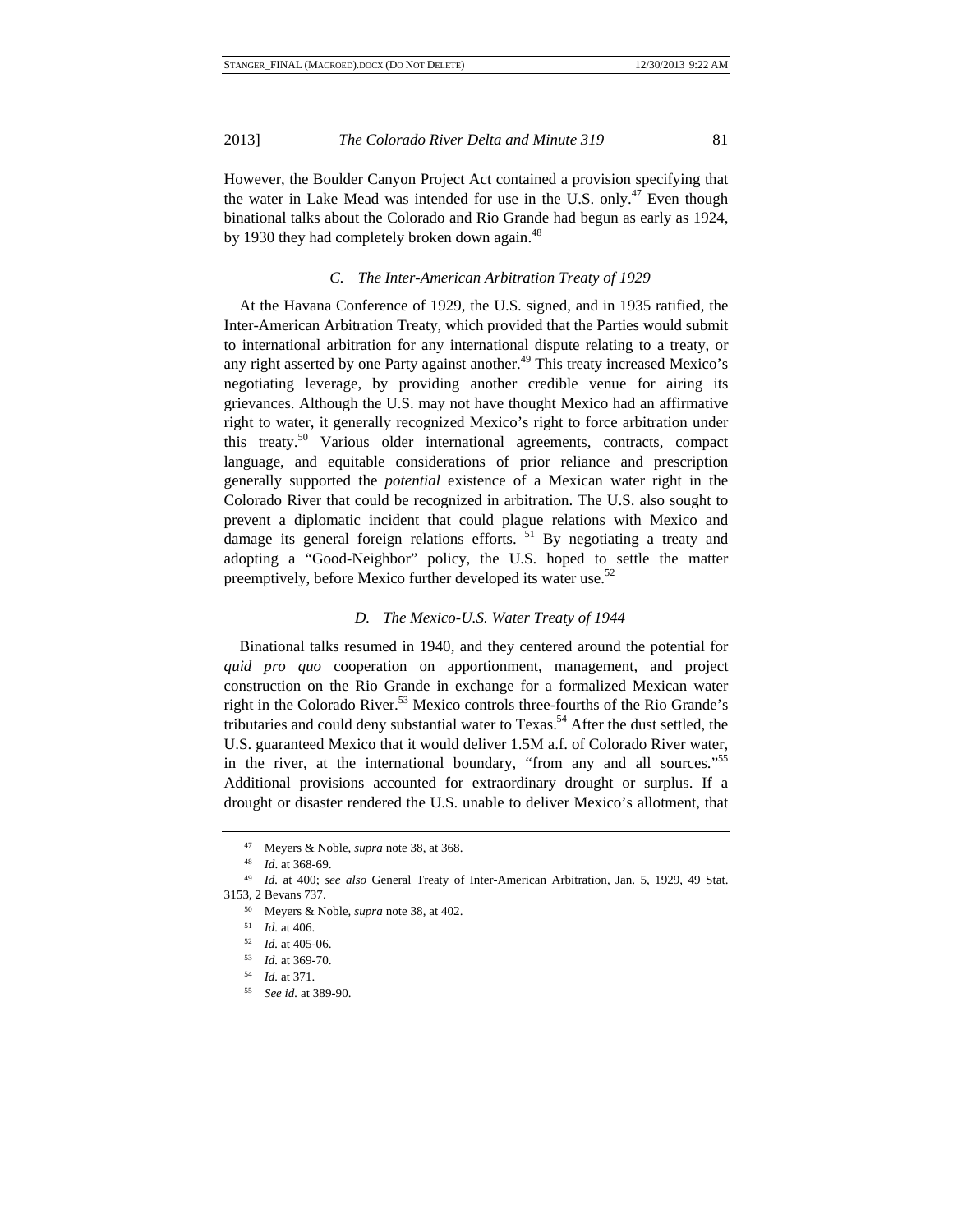allotment would be reduced in the same proportion as the U.S. reduced its own consumption.<sup>56</sup> In years of surplus (as legally, not practically, defined — a rare occurrence), Mexico would have the right to an additional 200,000 a.f. of Colorado River water.<sup>57</sup>

To manage this allocation scheme, the International Boundary Commission (IBC) was renamed the International Boundary and Water Commission (IBWC), and its role and authority was expanded substantially.<sup>58</sup> Article 24, paragraph (a) of the Treaty imbued the Commission with the authority to investigate and plan for works to be constructed or established under the Treaty or any other agreements dealing with the border zone of the river.<sup>59</sup> Most importantly, the IBWC has the authority to interpret and apply treaty provisions through a "Minute" system, whereby the decisions of the Commission are sent to each government, and take effect unless disapproved within thirty days. $60$  Over the decades, the powers to investigate, plan, and interpret have combined and evolved to allow the IBWC to address problems outside of the scope of the original treaty.<sup>61</sup>

#### III. 1944 – 1979: RESPONDING TO CRISES

The 1944 Treaty did not address matters of water quality, groundwater pumping, or ecological concerns. These problems began to manifest in the 1960's and 70's, after newly cultivated lands in Arizona required draining hyper-saline groundwater into Mexico. $62$  The IBWC, working with its respective governments, used the "Minute" system to do more than merely interpret the Treaty; it also amended and expanded the Treaty to finally address the lingering problems of water quality and groundwater pumping.

#### *A. Water Quality and the Salinity Crisis*

The Treaty provides that the U.S. may deliver water to Mexico "from any and all sources."63 The provision allows the U.S. to meet its water delivery obligation by providing agricultural runoff. Mexico accepted that provision with an understanding that the runoff would be clean enough to re-use; this understanding was based on two factors. First, the Treaty stated that domestic

<sup>56</sup> *See id.* at 389.

<sup>57</sup> *See id.* at 388. The treaty also dealt with allocations, cooperation, and storage projects on the Rio Grande, and Tijuana Rivers.

<sup>58 1944</sup> Treaty, *supra* note 24, art. 2.

<sup>59</sup> *Id.* at art. 24, (expanding IBWC authority to investigate issues and build works).

<sup>&</sup>lt;sup>60</sup> *Id.* at art. 25 (authorizing IBWC to use Minutes to interpret and amend).

<sup>61</sup> McCarthy, *supra* note 25, at 217.

<sup>62</sup> Meyers & Noble, *supra* note 38, at 409.

<sup>63</sup> *Id.* at 389.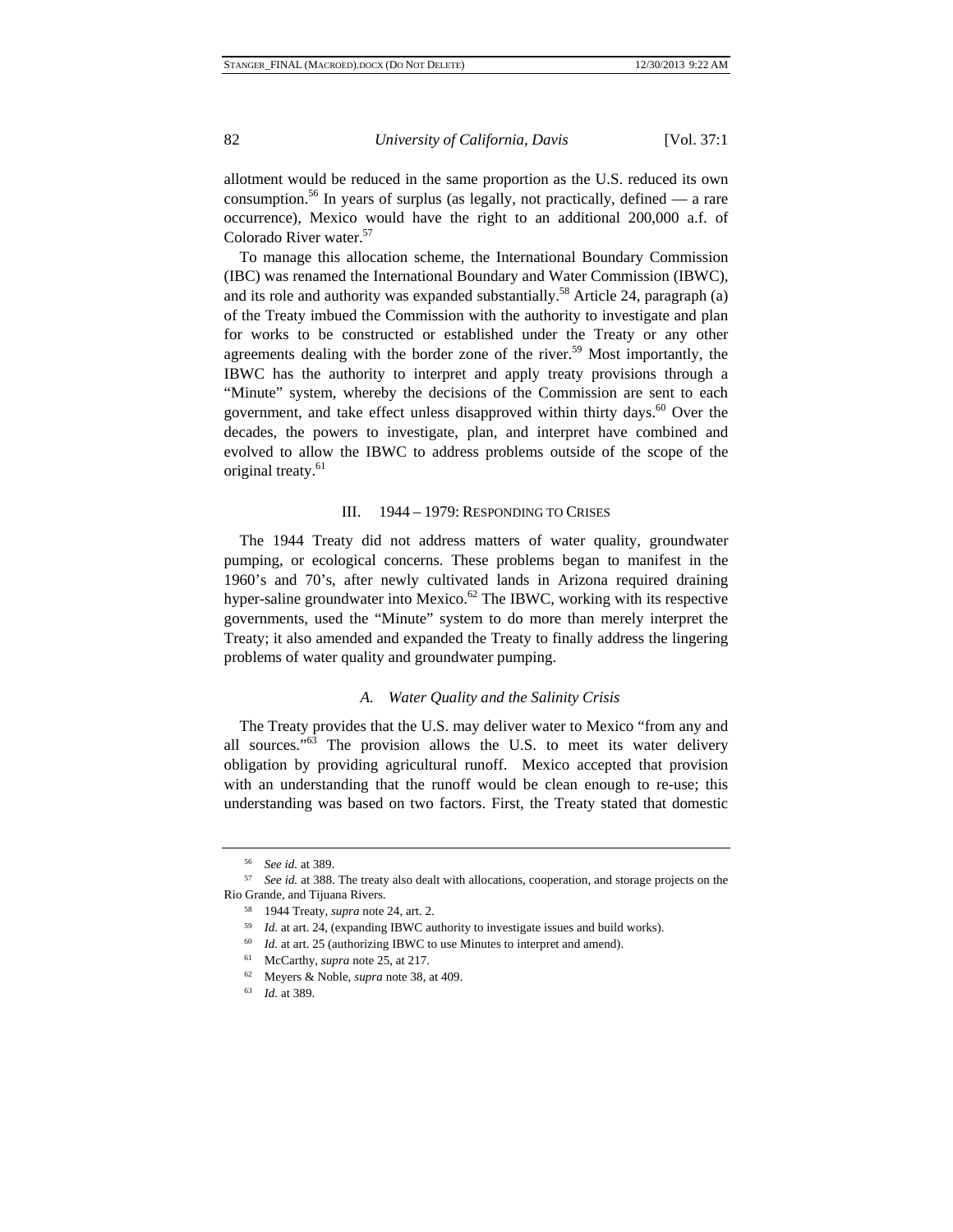consumption and irrigation were the two highest uses, so the water should be suitable for those uses after treatment.<sup>64</sup> Second, the All-American Canal diverts water to the Imperial Valley from so far south that it is substantially the same water as that received by Mexico — any problems Mexico had with the water quality would be shared by California.<sup>65</sup> But the U.S. did not intend to be pinned down by specific requirements as to the runoff's cleanliness.<sup>66</sup>

Consequently the first salinity crisis occurred in  $1961$ .<sup>67</sup> The Wellton-Mohawk District in Arizona began draining hyper-saline groundwater (with toxic levels of dissolved solids) directly into the Colorado River, to prevent it from rising up to root-level on newly irrigated lands.<sup>68</sup> As a result the Colorado River water delivered to Mexico was too salty to use without harming the crops or soil pH.69 The State Department recognized three potential avenues for litigation: a suit in the International Court of Justice, arbitration under the Inter-American Arbitration Treaty, or a lawsuit in federal court.<sup>70</sup>

Seeking to avoid litigation, the U.S. agreed to extend the Wellton-Mohawk drain to bypass Mexico's primary diversion point (at Morelos Dam) and "pass harmlessly<sup>71</sup> down the Colorado channel."<sup>72</sup> The extended drain had its own diversion works, so that the water could be delivered either above or below the Morelos Dam diversion works.<sup>73</sup> Minute 218 (1965) codifies the U.S. obligation to extend the drain, and describes the timing and maximum allowable flows of drain-water into Morelos so the Mexicans can dilute it with Colorado River water.<sup>74</sup>

However, the drain extension had farther-reaching political ramifications. First, the water still counted towards Mexico's allotment.<sup>75</sup> Mexican water authorities frequently had to mix the still saline river water with pumped groundwater to render it suitable for many crops.<sup>76</sup> Second, although national politicians approved the solution, to many residents it seemed to be "merely a

71 It is interesting to note Professor Meyer's use of "harmlessly" here, in describing the effects of hyper-saline, polluted water. Likely he is concerned only with the potential harm to human endeavors, and not ecological harm. Ironically, as mentioned above, dirty water is better than no water for the parched Delta. 72 Meyers & Noble, *supra* note 38, at 410.

73 International Boundary and Water Commission [IBWC], *Minute No. 218* (Mar. 22, 1965), *available at* http://www.ibwc.gov/Files/ Minutes/Min218.pdf [hereinafter IBWC, *Minute 218*].

<sup>64</sup>*Id.* at 407. 65 *Id.* at 408. 66 *See id.* at 406-07. 67 *Id.* at 409.

<sup>68</sup> *Id.*

<sup>69</sup>*Id.* at 407 (noting the negative effects of water salinity on soil). 70 *Id.* at 410.

<sup>74</sup> *Id.*

<sup>75</sup> *See Id.*

<sup>76</sup> WARD, *supra* note 5, at 93.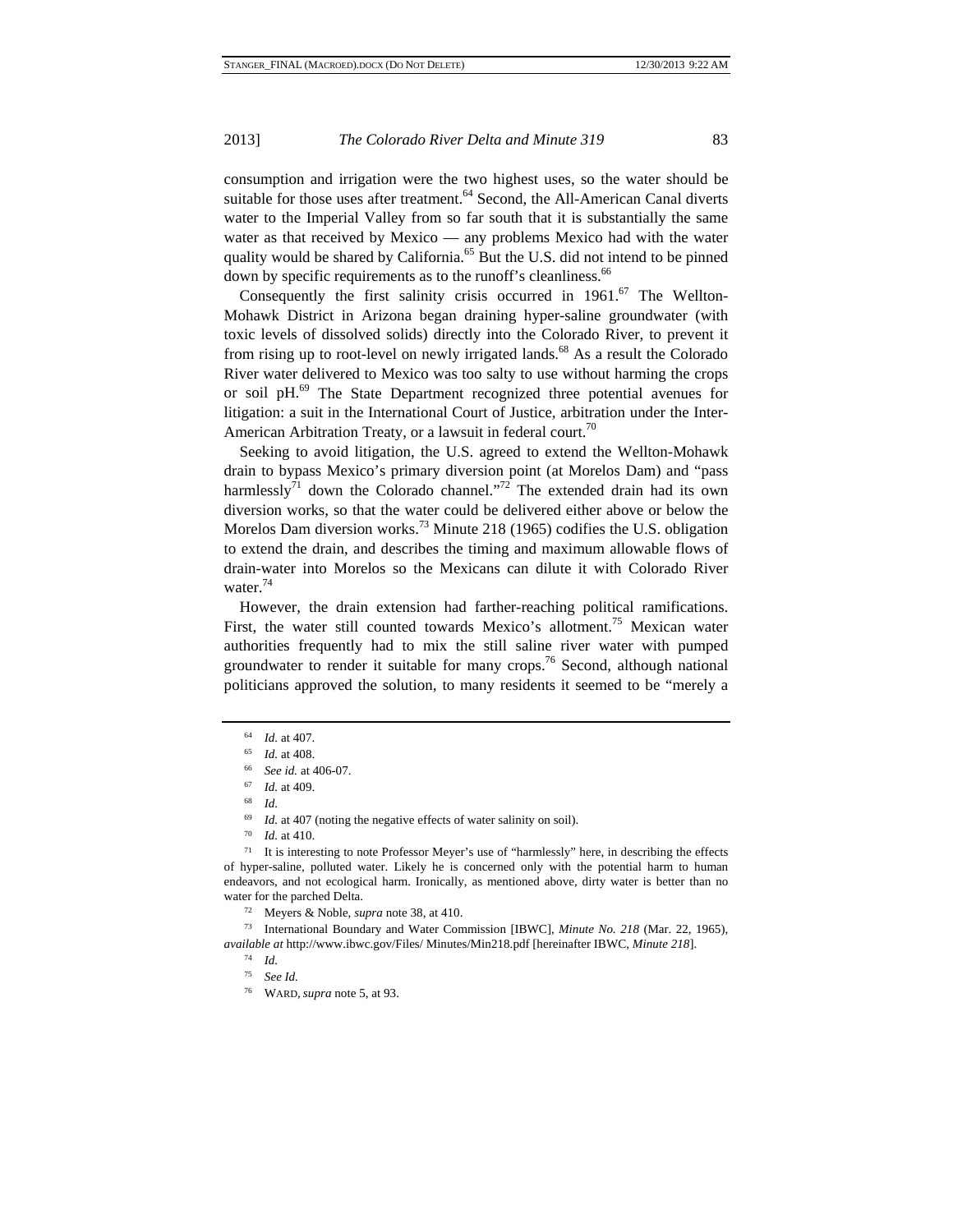new form of imperialism."<sup>77</sup>

#### *B. Groundwater Pumping and the Salinity Crisis: Minute 218*

The Treaty of 1944 was silent on groundwater rights. This "major defect" was exposed during the Senate ratification hearings in 1945.<sup>78</sup> Baja California overlies the transnational Mexicali aquifer, fed by the Colorado, and no provisions allocate that water or limit its exploitation. Mexico supplemented its allocation of Colorado River water by pumping as much as it needed, regardless of the overdraft risk. Although there was a ban on sinking new Mexican wells, farmers with wells tended to have the highest crop yields, and no limits on pumping.79 Shortly after Minute 218 was finalized, the U.S. announced its intent to drill new wells along the Yuma plateau to extract its "full share of the [ground] water."<sup>80</sup> This threat to a previously uncontested, Mexican-dominated water source caused political resentment in Mexicali, against both the U.S. and Mexico City.<sup>81</sup> Furthermore, it nearly created a race to the pump house. Local Mexican groups called for a lift on the ban, a new treaty banning new wells on both sides, or an amendment to the 1944 Treaty to codify groundwater rights.<sup>82</sup> Had they occurred, the effect of each of these solutions would have been to preserve the 10 to 1 Mexican advantage in pumping capacity.<sup>83</sup> In addition to the groundwater standoff, the water was still too salty for some uses, or to support long-term soil health.

Minute 218 was only intended as a stop-gap measure to render the delivered water usable (through dilution with pumped or main-channel river water).<sup>84</sup> The salinity problem continued to linger for years, with Mexico alternately extending Minute 218 and threatening judicial action. From Mexico's perspective, the U.S. was threatening the livelihoods, and potentially the very existence, of Mexicali. The U.S., eager to avoid further embarrassment and to clarify its duties so as to better plan for population growth in the southwestern states, finally responded with Minute 242 in  $1973$ .<sup>85</sup>

<sup>&</sup>lt;sup>77</sup> *Id.* at 92.<br>
<sup>78</sup> Meyers & Noble, *supra* note 38, at 415-16.<br>
<sup>79</sup> WARD, *supra* note 5, at 96.<br>
<sup>80</sup> *Id.* at 93.<br>
<sup>81</sup> *Id.* at 92.<br>
<sup>82</sup> *Id.* at 96.<br>
<sup>82</sup> *Id.* at 96.<br>
<sup>83</sup> *Id.* (noting that Mexico had about expiration date).<br><sup>85</sup> WARD, *supra* note 5, at 118-19 (quoting reports of diplomatic discomfort of U.S. officials

travelling in Mexico).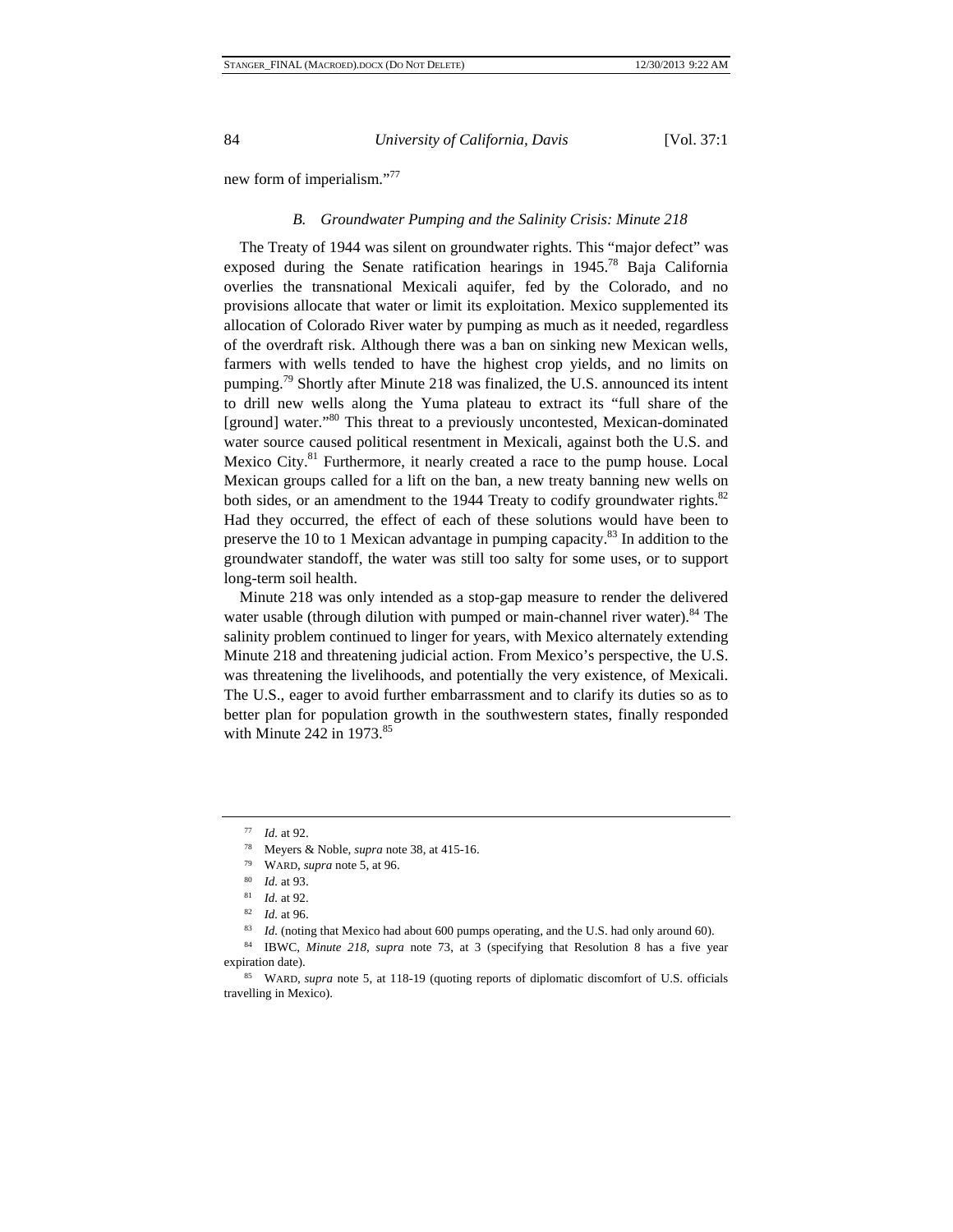# *C. The Solution to the Salinity Crisis: Minute 242*

Minute 242 is titled "Permanent and Definitive Solution to the International Problem of the Salinity of the Colorado River," and it delivers on its claim.<sup>86</sup> The permanent solution strengthened and built on the recommendations in Minute 218. First, Minute 242 required the U.S. to deliver at least 1.36M a.f of water to the Mexican Morelos Dam for diversion to Mexican farmers, and that water must not contain more than 145 parts per million salt more than the water delivered upstream at the U.S. owned Imperial Dam (averaged annually).<sup>87</sup> Second, the U.S. agreed to continue draining at least 140,000 a.f. of hyper-saline water straight to the sea, below Morelos Dam. If the U.S. drains less than 140,000 a.f., it must deliver the difference upstream at Morelos to ensure that Mexico gets the full 1.5M a.f. $88$  Third, the U.S. agreed to extend the Wellton-Mohawk Main Outlet Drain Extension directly to the Gulf of California via the Cienega de Santa Clara (Santa Clara Wetlands), and have the right to discharge briny, desalination byproduct, non-treaty drain water.<sup>89</sup> The cumulative effect of these provisions is to give the U.S. control over where and when it discharges the briny drain water. Mexico must still receive 1.5M a.f. of water, at least 1.36M a.f. of which must be delivered to Morelos Dam at a known maximum salinity level (or cleaner). With this kind of control, the U.S. can release drain water to Morelos Dam up to the maximum salinity level, treated or untreated depending on how much other clean water has already been delivered that year. When salinity is already high, the U.S. can avoid making it worse by diverting drain water around Morelos Dam to the sea.

Minute 242 also has temporary provisions to resolve overdrafting the Mexicali aquifer. Minute 242 calls for each country to limit its groundwater pumping near the border and near San Luis (overlaying the Mexicali aquifer) to 160,000 a.f. per year, and to consult before further developing water resources in the area, until the two governments reach a comprehensive agreement.<sup>90</sup> Finally, Minute 242 requires the U.S. to assist Mexico with remedying salinity problems in the Mexicali Valley.<sup>91</sup>

The U.S.' preferred method for achieving its Minute 242 obligations was building a desalination plant in the middle of the desert near Yuma to treat water

<sup>86</sup> IBWC, *Minute No. 242* (Aug. 30, 1973), *available at* http://www.ibwc.gov/Files/ Minutes/Min242.pdf [hereinafter IBWC, *Minute 242*].

<sup>&</sup>lt;sup>87</sup> *Id.* at Resolution 1(a) (stating that the actual figure is 115 parts per million plus or minus 30

p.p.m, for a hard cap of 145 p.p.m).<br><sup>88</sup> *Id.* at Resolution 1(c).<br><sup>89</sup> *Id.* at Resolutions 5 & 6; J. Medellín-Azuara et al., *Virtues of Simple Hydro-Economic Optimization: Baja California, Mexico*, 90 J. ENVTL. MGMT. 3470 fig.1 (2009) (showing the extent of the Mexicali aquifer).

<sup>&</sup>lt;sup>91</sup> *Id.* at Resolution 7 (includes financing help and direct assistance).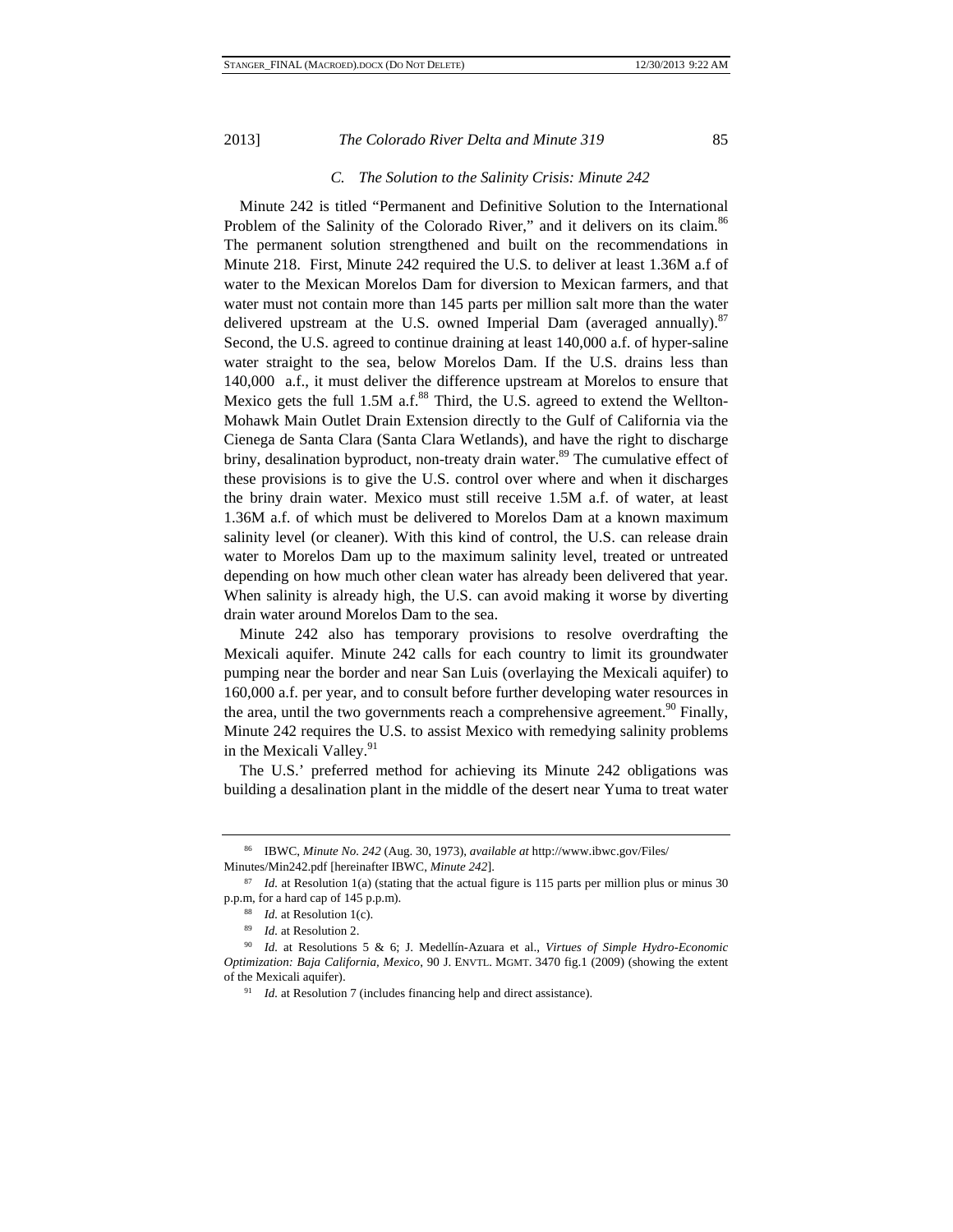destined for Mexico. $92$  It was that, or shut down the Wellton-Mohawk irrigation district altogether (the source of the saline water).<sup>93</sup> The dream of desalination was to offer efficiency and conservation of existing freshwater resources, by developing new water resources that were otherwise too salty to use.<sup>94</sup> In this way, desalination offered a way for the U.S. to help Mexico by helping itself. This ultimately proved to be substantially more complicated and expensive than proposed. Project costs more than doubled, from an estimated \$120M to \$260M, and the plant took almost twenty years to complete.<sup>95</sup>

Minute 242 is sometimes viewed as the first environmental Minute.<sup>96</sup> Even though its environmental benefits were unintended and incidental, the Minute benefits the ecology of the Delta. It establishes a precedent for applying otherwise unusable water to beneficial, ecological use.<sup>97</sup> The Cienega de Santa Clara would likely not have rebounded without that dedicated drainage flow. Minute 261, adopted in 1979, set additional sanitary standards for water, and authorized the IBWC to investigate methods to manage sanitation problems.<sup>98</sup> Taken together, Minutes 242 and 261 grant the IBWC wide latitude to address water quality concerns, and set a precedent for allowing otherwise unsuitable water to serve a useful ecological role in the Delta.

#### IV. 1980 – 2010: A NEW ATTITUDE TOWARDS ECOLOGICAL COOPERATION

As the century changed, so too did the IBWC. The Commission stopped merely responding to diplomatic crises and threats of legal action and began to proactively address challenges and cooperate with new environmental initiatives. This new millennium attitude change was a result of the culmination of over twenty years of binational economic and environmental initiatives. Minutes 306, 316, and 317 reflected the IBWC's growing role. The above sections described the IBWC's role as largely Treaty oversight, along with crisis management and limited cooperation for specific projects. As the millennium changed, the IBWC began to consider affairs beyond the border, including the environmental renaissance in the Delta, the value of proactive cooperation, and a need to get involved in traditionally sovereign affairs.

<sup>92</sup> WARD, *supra* note 5, at 118.

<sup>93</sup> *See id.* at 120.

<sup>94</sup> *Id.* at 124.

*Id.* at 118.

<sup>96</sup> *See, e.g.*, Stephen P. Mumme, *The Case for Adding an Ecology Minute to the 1944 United States-Mexico Water Treaty*, 15 TUL. ENVTL. L.J. 239, 251-52 (2002).

<sup>97</sup> *Id.*

<sup>98</sup> IBWC, *Minute No. 261* (Sept. 24, 1979), *available at* http://www.ibwc.gov/Files/ Minutes/Min261.pdf [hereinafter IBWC, *Minute 261*].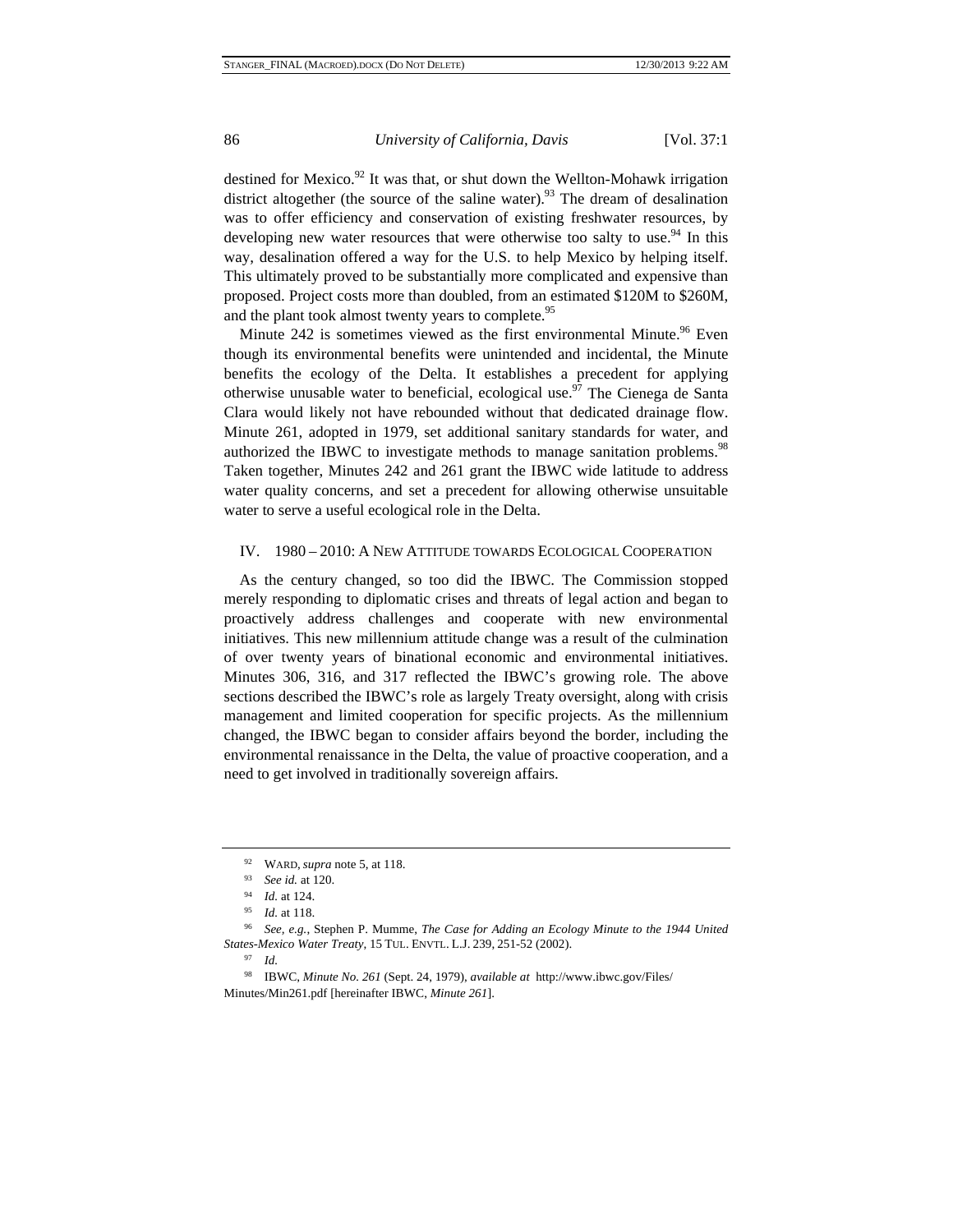#### *A. Laying the Groundwork for the New Millennium*

The attitude shift at the IBWC did not happen overnight. In the late 1970's, the U.S. and Mexican governments began formally discussing broader environmental cooperation along the border. The La Paz Agreement, signed in 1983, established formal grounds for coordination, cooperation, and ongoing communication between the U.S. Environmental Protection Agency (EPA) and the Mexican Secretaría de Desarrollo Urbano y Ecología.<sup>99</sup> Interestingly, the preamble to the La Paz Agreement noted the exhortation by the Declaration of the United Nations Conference on the Human Environment (Stockholm, 1972) to collaborate on shared environmental problems.<sup>100</sup> The North American Free Trade Agreement (NAFTA) also drew diplomatic attention to pollution and water quality along the border. NAFTA created both the Border Environment Cooperation Commission (BECC) and the North American Development Bank to support and finance binational environmental and sustainable development projects.<sup>101</sup> These efforts reflected changing attitudes towards cooperation and anticipating problems in advance, instead of reacting to emergencies.

The IBWC's power to investigate, plan projects, and interpret Treaty provisions made it an excellent platform for contributing to this new spirit of cooperation. While the Commission had little ability to affect change beyond its mandate, it could study and suggest action, and coordinate international efforts. The IBWC began a landmark study of water quality in the Rio Grande in 1992 to support these initiatives and other EPA border programs.<sup>102</sup> Minute 289, authorizing the 1992 study, specifically noted "the increased cooperation between the United States and Mexico on water quality mattersFalse<sup>"103</sup> This Minute marks the start of the attitude shift at the IBWC, where it recognized and contributed to the new atmosphere of binational cooperation. Six years later the IBWC implemented Minute 299, formally allowing the BECC to use IBWC resources for any wastewater infrastructure projects along transboundary waters.<sup>104</sup>

<sup>&</sup>lt;sup>99</sup> Agreement on Cooperation for the Protection and Improvement of the Environment in the Border Area, U.S.-Mex., arts. 2, 3, 8, 10, Aug. 14, 1983, T.I.A.S. No. 10,827 [hereinafter La Paz Agreement].<br> $100$  *Id.* at 1.

<sup>101</sup> Agreement Between the Government of the United States of America and the Government of the United Mexican States Concerning the Establishment of a Border Environment Cooperation Commission and a North American Development Bank, U.S.-Mex., ch. I, art. I & ch. II, art. I, Nov. 18, 1993, T.I.A.S. No. 12,516. 102 IWBC, *Minute No. 289* (Nov. 13, 1992), *available at* http://www.ibwc.gov/

Files/Minutes/Min289.pdf [hereinafter IBWC, *Minute 289*] (authorizing the study).

<sup>103</sup> *Id.* at 2.

<sup>104</sup> IBWC, *Minute No. 299* (Dec. 3, 1998), *available at* http://www.ibwc.gov/Files/Minutes/ Min299.pdf [hereinafter IBWC, *Minute 299*].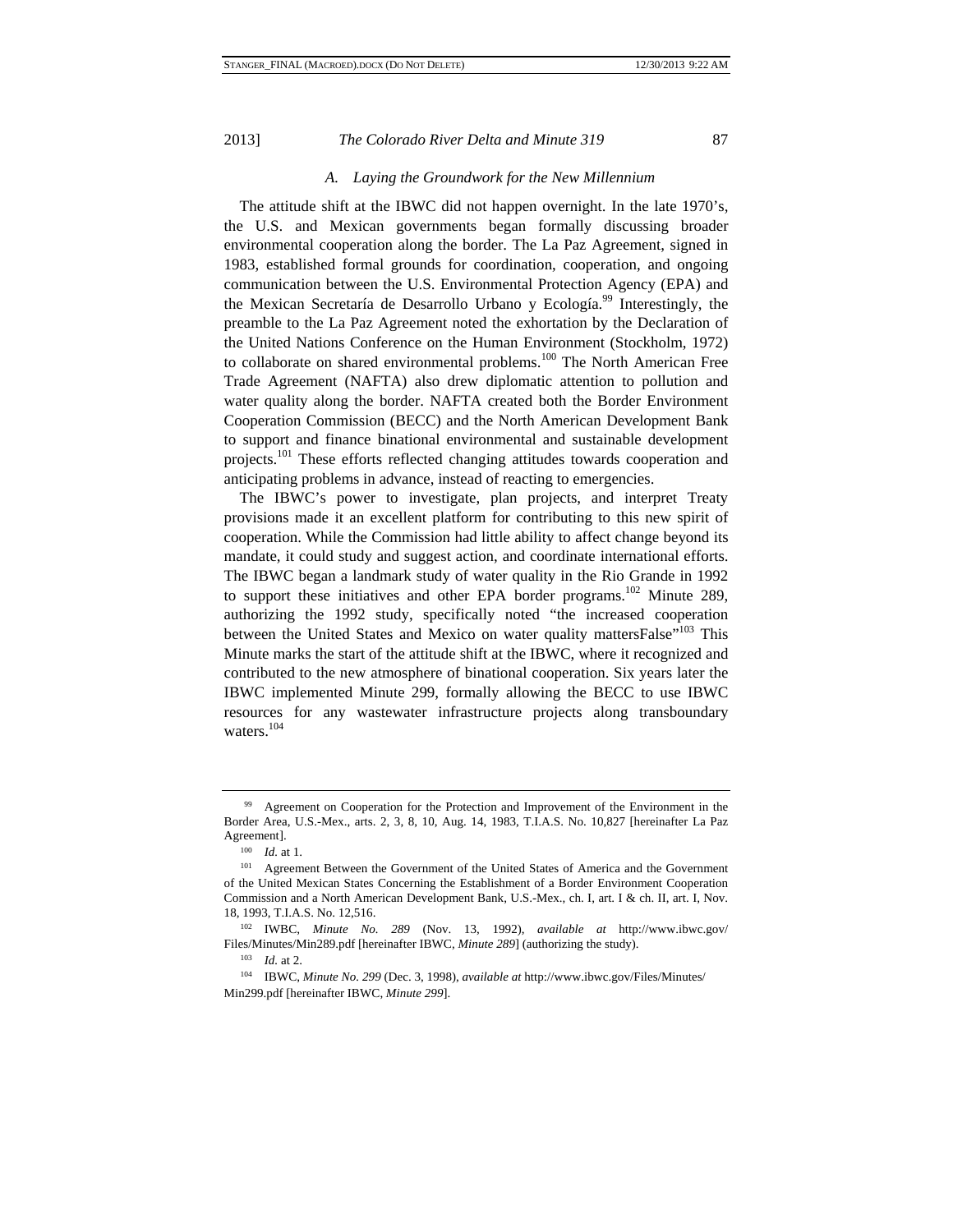# *B. Twenty-First Century Steps towards Delta Preservation: Minute 306*

Even though Minutes 242 and 261 may have been the first minutes with positive ecological effects, by 2000 the IBWC was ready to directly address ecological issues on its own. In late 2000 the IBWC adopted Minute 306, which acknowledged the efforts each nation had been making separately to identify and study the Colorado River's riverine and estuarine ecologies. Minute 306 also authorized the Commission to create a framework for cooperating on joint ecological studies of the delta, provide a forum for discussing these findings, and begin said investigation.<sup>105</sup> As such, Minute 306 was the first explicit incorporation of purely ecological activities into the Treaty framework.

#### *C. The All-American Canal Lining Crisis*

Despite this new spirit of binational cooperation on sustainable development and environmental protection along the border, not every project and decision was left to the various international working groups. One major binational diplomatic breakdown concerned the Bureau of Reclamation's intention to line the All-American Canal. The All-American Canal is the main conveyance of Colorado River water to the Imperial Valley; the All-American Canal supplanted the Mexican-controlled Alamo Canal in 1940.<sup>106</sup> In the 1990's, the Bureau of Reclamation approved of a Congressionally mandated water-savings plan that included lining the canal with concrete to prevent nearly 68,000 a.f. of annual seepage for the benefit of Southern California water users.<sup>107</sup> Ninety percent of that volume had ultimately seeped into Mexico.<sup>108</sup> The seepage recharged the Mexicali Aquifer, a critical source of water for irrigation and domestic use for 1.3 million overlying Mexicans.<sup>109</sup> Not only is the aquifer important for livelihoods and salinity control, but its value is paramount in dry years, when pumping can be used to supplement reduced flows. This use of the aquifer water is especially important because Mexico does not have, and likely geologically cannot have, storage reservoirs on the Colorado River.<sup>110</sup> Cutting off seepage would likely also harm the Andrade Mesa wetlands, part of the Delta, which provides habitat for the endangered Yuma clapper rail.<sup>111</sup> Thus, Mexico had several reasons to oppose the lining of the All-American Canal.

<sup>105</sup> IBWC, *Minute No. 306* (Dec. 12, 2000), *available at* http://www.ibwc.gov/Files/ Minutes/Min306.pdf [hereinafter IBWC, *Minute 306*]. 106 *See* Nicole Ries, *The (Almost) All-American Canal:* Consejo de Desarrollo Economico de

Mexicali v. United States *and the Pursuit of Environmental Justice in Transboundary Resource Management*, 35 ECOLOGY L.Q. 491, 491 (2008).

<sup>107</sup> *See id.* at 497.

<sup>108</sup> *Id.* at 496.

<sup>109</sup> *Id.* at 493.

<sup>110</sup> Glennon & Culp, *supra* note 11, at 955.

<sup>111</sup> *See* Ries, *supra* note 106, at 503.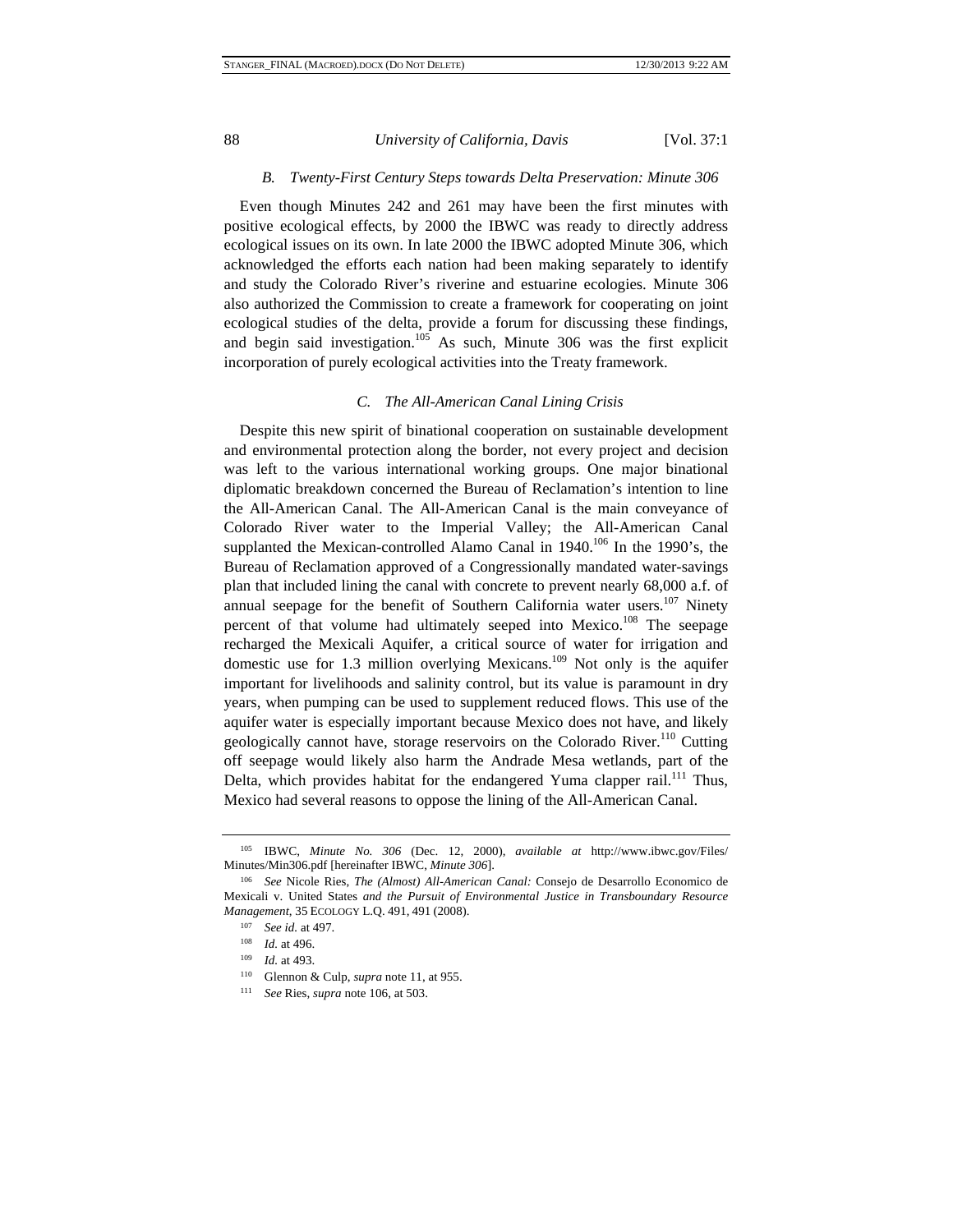In early 2006, non-profit groups from Mexicali and California filed for an injunction in the Ninth Circuit to block the lining project.<sup>112</sup> After the procedural wrangling settled down, the court addressed the merits of two claims alleging that lining the canal would violate the National Environmental Policy Act (NEPA), and the Endangered Species Act (ESA).<sup>113</sup> The result was summary judgment for Reclamation. The court held that Reclamation did not act in an arbitrary and capricious manner when it used secondary data<sup>114</sup> to evaluate the potential foreign impacts of the canal-lining on the Yuma clapper rail's Mexican habitat.<sup>115</sup> However, the Ninth Circuit issued a preliminary injunction preventing Reclamation from starting the lining project pending appeal.<sup>116</sup> But before the court could rule, Congress enacted special legislation to render the appeal moot and mandate the canal lining project.<sup>117</sup>

The lining was completed in 2009, and the full extent of its economic and ecological effects is not yet known. From an international law perspective, it is unfortunate that the Ninth Circuit, and perhaps ultimately the Supreme Court, was disabled from ruling on the extra-territorial application of NEPA and the ESA in a case where the agency's action may impact Treaty obligations.<sup>118</sup> Mexico could claim that its reliance on the seepage for nearly seventy years to supplement and dilute Treaty water should justify compensation on equitable principles.

#### *D. Adaptive Treaty Interpretation: Minutes 316 and 317*

In 2010, Minute 316 acknowledged the combined import of Minutes 242 and 306 by recommending steps both governments take to cooperate to get maximum benefit out of a proposed year-long pilot run at the Yuma Desalting Plant.<sup>119</sup> The joint report noted that both the flow and salinity of the drainage flowing to the Cienega de Santa Clara would be erratic during the pilot run, potentially harming those wetlands. Three parties each agreed to contribute

<sup>&</sup>lt;sup>112</sup> See id. at 504.<br><sup>113</sup> See id. at 506-07.<br><sup>114</sup> On the grounds that it could not gather primary data in Mexico but could permissibly rely on reports from the Mexican government and select non-governmental organizations. *See id*. at 510, 512. 115 *See id.* at 511-12. 116 *See id.* at 512. 117 *See id.* at 515. 118 *See, e.g.*, Envtl. Def. Fund v. Massey, 986 F.2d. 528, 529 (D.C. Cir. 1993) (holding NEPA

may apply extra-territorially if the area is substantially under Congress' control). 119 Alfredo J. Riera & Luis Antonio Rascón Mendoza, IBWC, Joint Report of the Principle Engineers Concerning U.S.-Mexico Joint Cooperative Actions Related to the Yuma Desalting Plant (YDP) Pilot Run and the Santa Clara Wetland (2009), *reprinted in* IBWC, *Minute No. 316* (Apr. 16, 2010), *available at* http://ibwc.gov/Files/Minutes/Minute\_316\_w\_JR.pdf [hereinafter IBWC, *Minute 316*].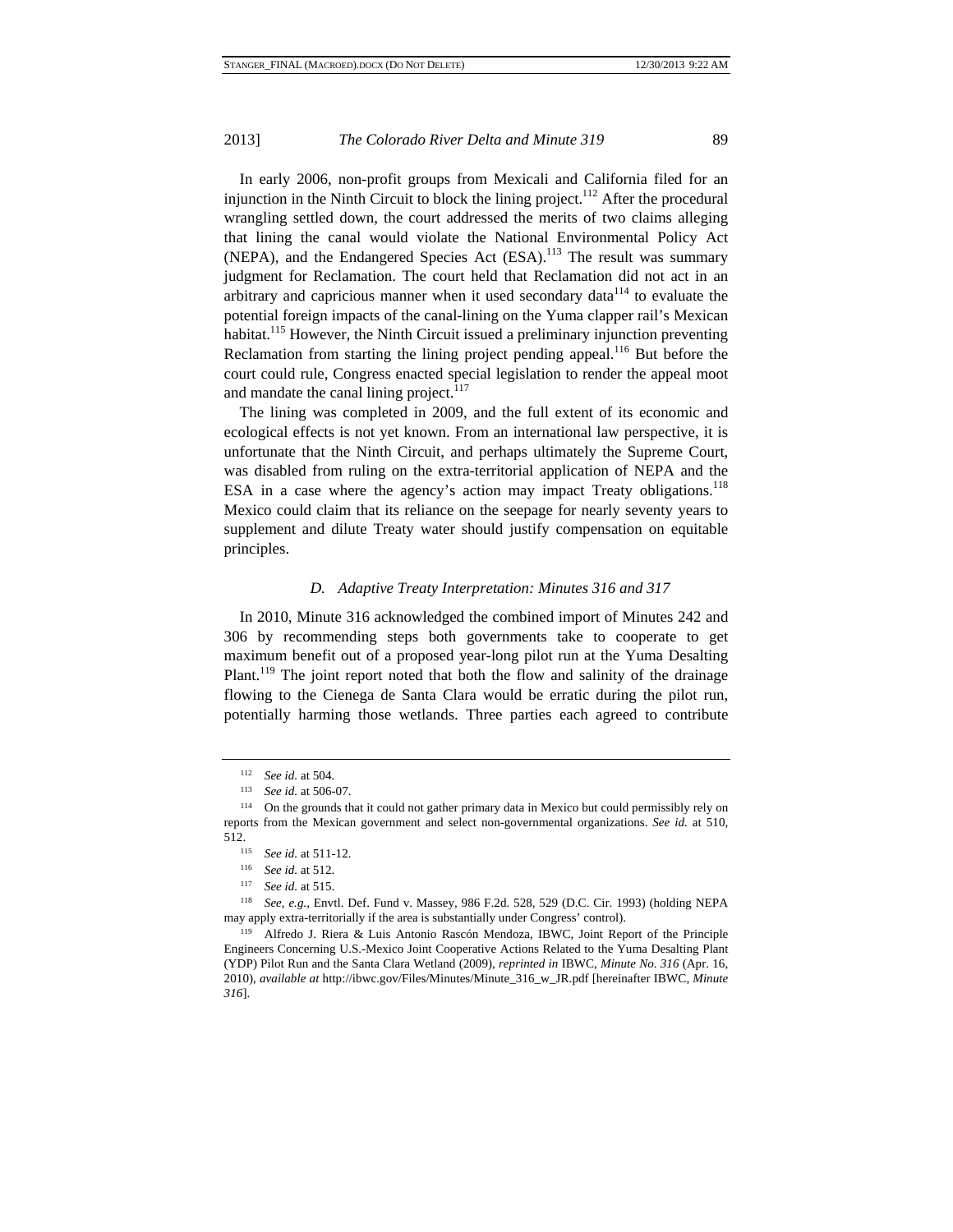10,000 a.f. to the drain during the year-long pilot run to maintain some flow to the wetlands: the U.S., Mexico, and a group of quasi-governmental American water agencies.<sup>120</sup> The report also said the American water agencies pledged \$250,000 to set up a monitoring program in the wetlands, and the U.S. Bureau of Reclamation pledged \$100,000 and equipment for Mexico to repair and maintain the necessary drainage channels. This commitment to quantifiable multi-party cooperation, including non-parties to the 1944 Treaty, coordinated by an international body (the IBWC), is uniquely encouraging because there is no apparent economic self-interest driving it. Until the adoption of Minute 316, ecological concerns were limited to creating frameworks, exploring possibilities, and setting up studies and plans — common themes in international environmental law. Tangible environmental benefits were merely incidental to serving the anthropocentric interests pursued under Minutes 242 and 261. For the first time, Minute 316 embodied a specific commitment to act for purely environmental benefit (in uncharacteristically enthusiastic compliance with each nation's respective environmental laws).

The next major step forward came two months later, with the adoption of Minute 317. This Minute, although not as oriented towards tangible outcomes as Minute 316, is a fine example of the use of the IBWC's adaptive treaty interpretation authority. Minute 317 is unusual and valuable in that it codifies a prospective approach to addressing future concerns. The Minute's language is deceptively filled with the usual nebulous exhortations that the IBWC will coordinate efforts, build frameworks, and study potential opportunities to cooperate.<sup>121</sup> However, the IBWC also lists specifically that it intends to study opportunities to: mitigate the impact of future shortages, develop new sources of water through desalination, identify water for ecological uses, improve the efficiency of waterworks, conserve water through improved transportation and irrigation, and allow Mexico to store water in U.S. reservoirs.<sup>122</sup> The Commission also intends to explore opportunities to cooperate in promoting "sustainable management of the water in the Colorado River Basin" and find ways to share the costs and benefits of future projects.<sup>123</sup> In fact, all of these subjects are hedges against the possibility of future shortages. While developing water sources and improving management, conservation, and efficiency all have economically practical ends, the primary focus is on mitigating and adapting to the effects of climate change — the quintessential environmental issue.<sup>124</sup>

<sup>&</sup>lt;sup>120</sup> *Id.* Led by the Metropolitan Water District of Southern California, the Southern Nevada Water Authority, and the Central Arizona Water Conservation District. 121 *See, e.g.*, IBWC, *Minute No. 317*, Resolution 1, at 3, (June 17, 2010), *available at* 

http://ibwc.gov/Files/Minutes/ Minute\_317\_w\_JR.pdf [hereinafter IBWC, *Minute 317*].

<sup>122</sup> *Id.* at Resolutions 2 & 3, at 3.

<sup>123</sup> *Id.* at Resolution 4, at 3.

<sup>124</sup> *See, e.g.*, Douglas Kenney et al., *The Colorado River and the Inevitability of Institutional*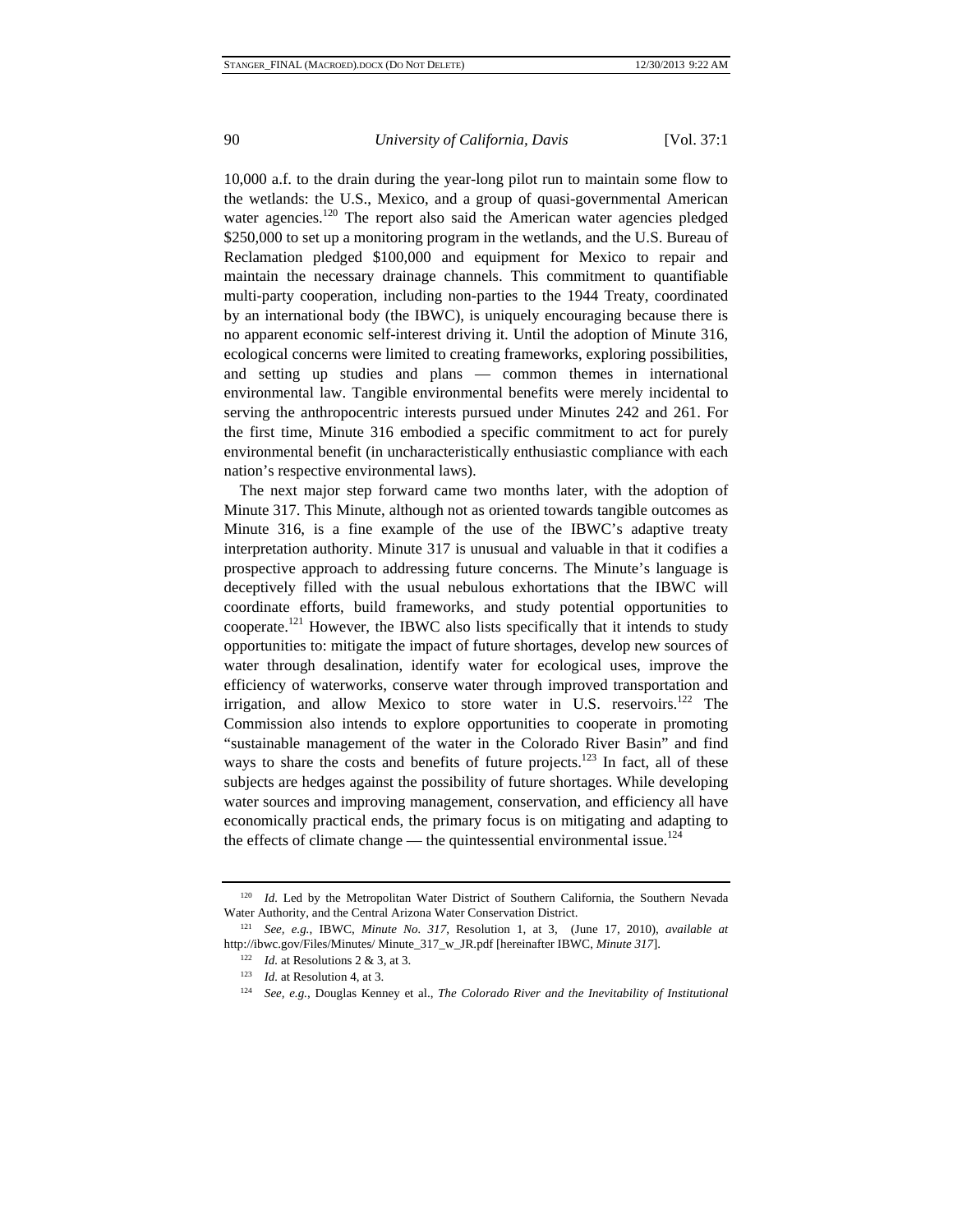The environmental and economic goals listed in Minute 317 represent a drastic expansion of the role of the IBWC compared to its  $20<sup>th</sup>$  Century authority. For decades, the IBWC was limited to managing affairs narrowly construed as under its purview, namely any issue involving Treaty water at or along the border, including disputes or problems made manifest at the border, such as poor water quality. With Minute 306 the IBWC turned its eyes south towards the Delta, into what had long been considered Mexico's sovereign domain. Minute 316 allowed the IBWC to coordinate efforts to purposefully affect the wetlands. With Minute 317, the IBWC announced its intention to become involved in traditionally local, sovereign activities on both sides of the border for the sake of environmental considerations; namely irrigation, conveyances, new source development, and modern river management practices. Furthermore, Minute 317 foreshadows Mexico storing, or banking, water in U.S. reservoirs — an eventuality the creators of the Hoover Dam and 1944 Treaty negotiators would have found anathema.

#### V. MINUTE 319, THE ECOLOGICAL MINUTE

Minute 319, approved in November 2012, is remarkable for several reasons. First, it permits international water banking, which requires a nearly unprecedented amount of trust and cooperation. Second, it dedicates in-stream flows for purely environmental use, a feat most U.S. states have yet to duplicate. Third, it incorporates non-governmental organizations into the Treaty as parties with affirmative duties to supply water. While many treaties have provisions allowing or requiring NGOs to monitor or report international actions, few, if any, give them such substantive responsibilities.

#### *A. International Water Banking*

Minute 319 extends and amends Minute 318, which allowed Mexico to bank water it could not use after an April 2010 earthquake damaged irrigation systems in the Mexicali Valley.<sup>125</sup> Minute 319 allows Mexico to defer water deliveries, store the water in Lake Mead, and withdraw it during dry years.<sup>126</sup> It also quantifies Mexico's share of surplus water in wet years and reductions in dry years.127 The height of Lake Mead, and the Bureau of Reclamation's associated water forecasts, are the instruments for determining when surpluses or

*Change*, 32 PUB. LAND & RESOURCES L. REV. 103, 110-11 (2011) (citing climate change as the most likely source of future droughts in the Colorado River basin). 125 IBWC, *Minute No. 319*, Resolution 1, (Nov. 20, 2012), *available at* http://ibwc.gov/Files/

Minutes/Minute\_319.pdf [hereinafter IBWC, *Minute 319*].

<sup>126</sup> *Id*. at Resolution 4.

<sup>127</sup> *Id.* at Resolutions 2 & 3.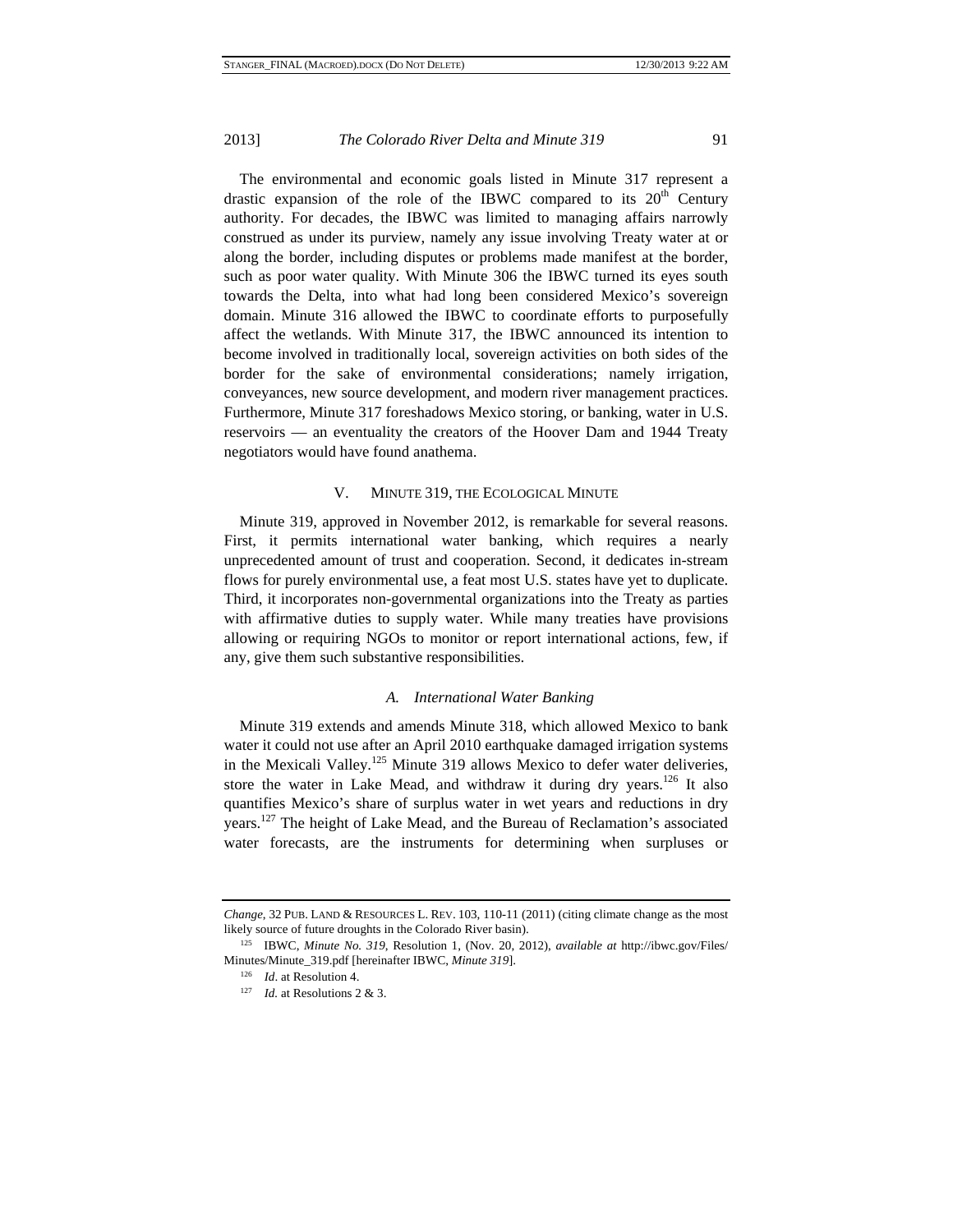reductions will happen.<sup>128</sup> Furthermore, the Minute provides for cooperative management of flows so that water deposits or withdraws do not adversely affect delivered water salinity.<sup>129</sup> To protect Lake Mead itself, Mexico cannot refuse flood control deliveries, request water when Lake Mead is too low, or bank water if Lake Mead is too high.<sup>130</sup>

While using Lake Mead as a water bank makes practical sense, it is useful to remember that the Boulder Canyon Act that authorized Hoover Dam specified that Lake Mead was strictly intended for U.S. use.<sup>131</sup> Thus, allowing Mexico to store water in Lake Mead is policy reversal with little obvious benefit to the U.S. Although scholarship on the background of Minute 319 is still underway, it may be fair to presume that allowing Mexico to bank water in Lake Mead is at least partly intended to end Mexico's reliance on underground storage of All-American Canal seepage into the Mexicali Aquifer.<sup>132</sup> Since depleted aquifers may suffer permanent damage, water banking may help safeguard this natural international resource for future generations.<sup>133</sup>

The Minute's water banking provisions reiterate one particularly important term of the 1944 Treaty, namely that Mexico shall not receive more than 1.7M a.f. of Treaty water in any one year.<sup>134</sup> As discussed earlier, this does not include excess water stemming from flood control releases, or drain water from desalination or sanitation operations.

#### *B. Water for the Environment & the Role of NGOs*

Minute 319, Section III.6, recognizes Minute 306's framework for cooperation and Minute 316's successful cooperation between the two nations and key stakeholders.<sup>135</sup> Building on that foundation, Section III.6 introduces an environmental pilot program that will "arrange for the means to create 158,088 a.f . . . base flow and pulse flow" to sustain the Delta.<sup>136</sup> The U.S. pledged \$21M to Mexico to pay for Mexican canal lining and irrigation system improvements to generate water for the project, as well as finance some of the ecological restoration programs.<sup>137</sup> In return, Mexico shall contribute 124,000 a.f. of water for U.S. use.138 The U.S. and Mexico will deliver pledged environmental flow

<sup>128</sup> *Id*. at pts. III.2-4, at 5-10.

<sup>129</sup> *Id.* at Resolution 5.

<sup>&</sup>lt;sup>130</sup> *Id.* at pts. III.2(b), III.4(d), III.4(g).

<sup>131</sup> *See* HUNDLEY, *supra* note 1, at 280-81.

<sup>132</sup> *See* Glennon & Culp, *supra* note 11, at 955-56.

<sup>133</sup> SAX ET AL., *supra* note 33, at 406 (referring to aquifer subsidence as "groundwater mining").

<sup>134</sup> IBWC, *Minute 319*, *supra* note 126, at pt. III.2(d).

<sup>135</sup> *Id.* at pt. III.6, at 11-12.

<sup>136</sup> *Id.* at 12.

<sup>137</sup> *Id.* at pt. III.6(d).

<sup>&</sup>lt;sup>138</sup> *Id.* at pt. III.6(e)(iii), at 14. It is unclear at present what that water will be used for, but it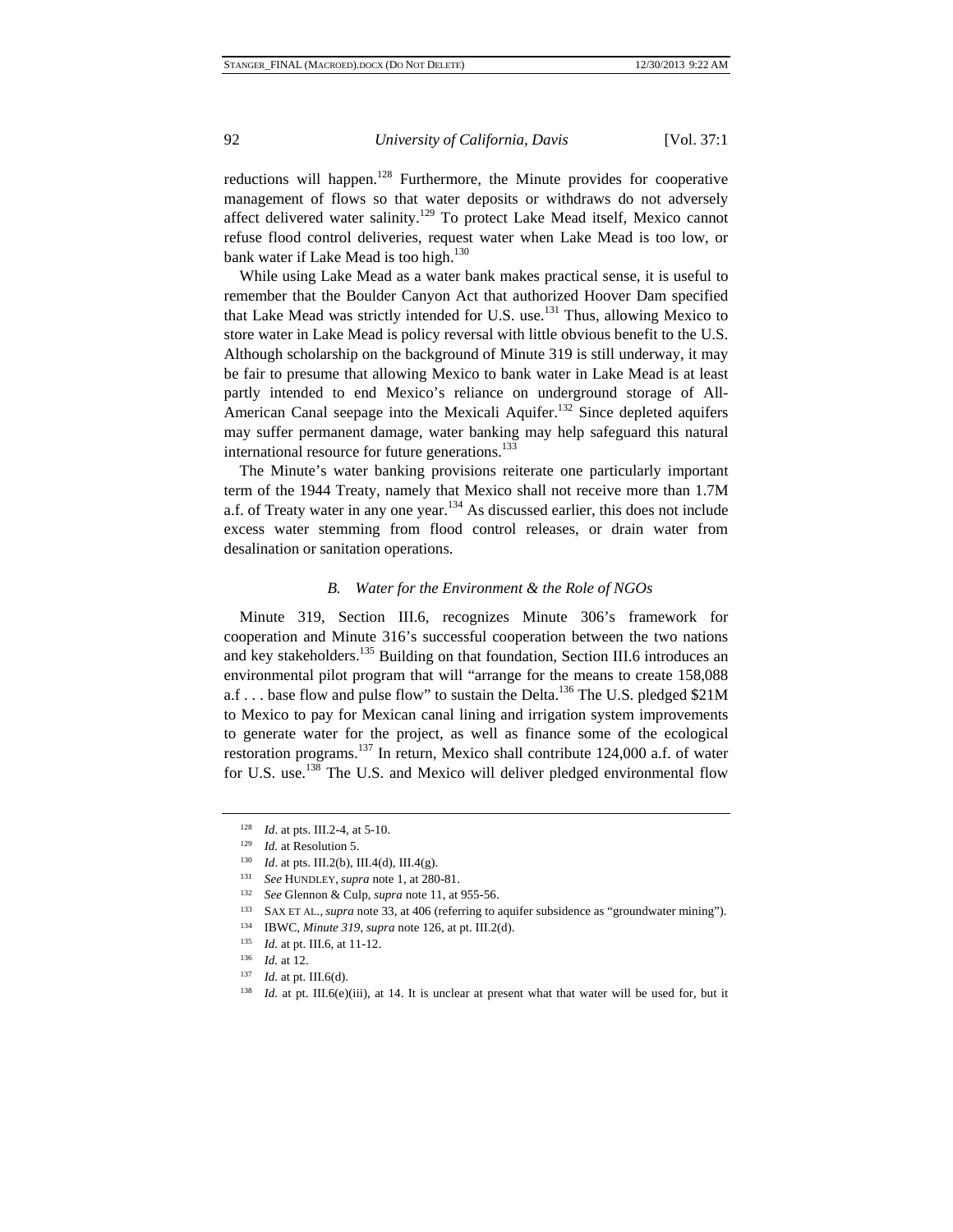water to riparian habits with "the anticipated participation of a binational coalition of non-governmental organizations."139 Commission working groups will propose timing and locations for water deliveries by early 2014.<sup>140</sup> The Commission expects to monitor the effects of the pilot program closely, and the information it learns during implementation will "inform future decisions regarding binational cooperative efforts to address proactive actions in the Colorado River Delta."<sup>141</sup>

A binational coalition of NGOs has pledged water for the base flow.<sup>142</sup> The Minute does not list the NGOs, however the Sonoran Institute released a fact sheet listing itself, the Pronatura Noroeste, A.C., the Environmental Defense Fund (EDF), The Nature Conservancy, and the Redford Center. According to a report from the Environmental Defense Fund, these groups and others have been participating in the binational discussions leading up to the agreement, as well as working with policy experts at El Colelgio de la Frontera Norte, a prestigious Mexican think-tank.<sup>143</sup> This coalition jointly established the Colorado River Delta Water Trust (Trust) in 2008 to raise funds, and acquire water rights. <sup>144</sup> According to the Sonoran Institute, the Trust has pledged a full one-third of the environmental flows.<sup>145</sup> The Trust's water pledge is a departure from the usual supporting roles that NGOs play in international treaties.

Traditionally, "only States have rights and responsibilities" in public international law.<sup>146</sup> Even the modern roles of NGOs are usually to lobby, educate, observe negotiations, $147$  and monitor domestic and international compliance.<sup>148</sup> Previous Minutes mentioned cooperation with NGOs. Minute 316, discussed above, described the three participating water-service agencies as NGOs, although by most definitions they are at least quasi-governmental entities.<sup>149</sup> Minute 319, however, recognizes the NGO coalition's responsibility

could be either compensation for previous emergency assistance, or a good-faith deposit for future environmental flows or water-bank withdrawals.

<sup>139</sup> *Id.* at pt. III.6, at 12.

<sup>&</sup>lt;sup>140</sup> *Id.* at pt. III.6(e)(ii), at 14.

<sup>141</sup> *Id.* at pt. III.6, at 12.

<sup>142</sup> *Id.* at pt. III.6(b).

<sup>143</sup> Chandler Clay, *US, Mexico, and Conservation Organizations Join Forces to Restore Flows to the Colorado*, ENVTL. DEF. FUND (Nov. 20, 2012), http://www.edf.org/news/us-mexico-andconservation-organizations-join-forces-restore-flows-colorado. 144 Zamora, *supra* note 144*.*

<sup>145</sup> *Id.*

<sup>146</sup> DAVID HUNTER, JAMES SALZMAN & DURWOOD ZAELKE, INTERNATIONAL ENVIRONMENTAL LAW AND POLICY 255 (4th ed. 2011).

<sup>147</sup> And, in rare circumstances, represent disadvantaged parties. *Id.* at 259.

<sup>&</sup>lt;sup>148</sup> *Id.* at 257-62 (discussing the role of NGOs in lobbying, education, observation and

monitoring). 149 *See* Riera & Mendoza, *supra* note 119, at 1 (stating that these agencies are the Metropolitan Water District of Southern California, the Southern Nevada Water Authority, and the Central Arizona Water Conservation District). Water districts and agencies are normally created by statute to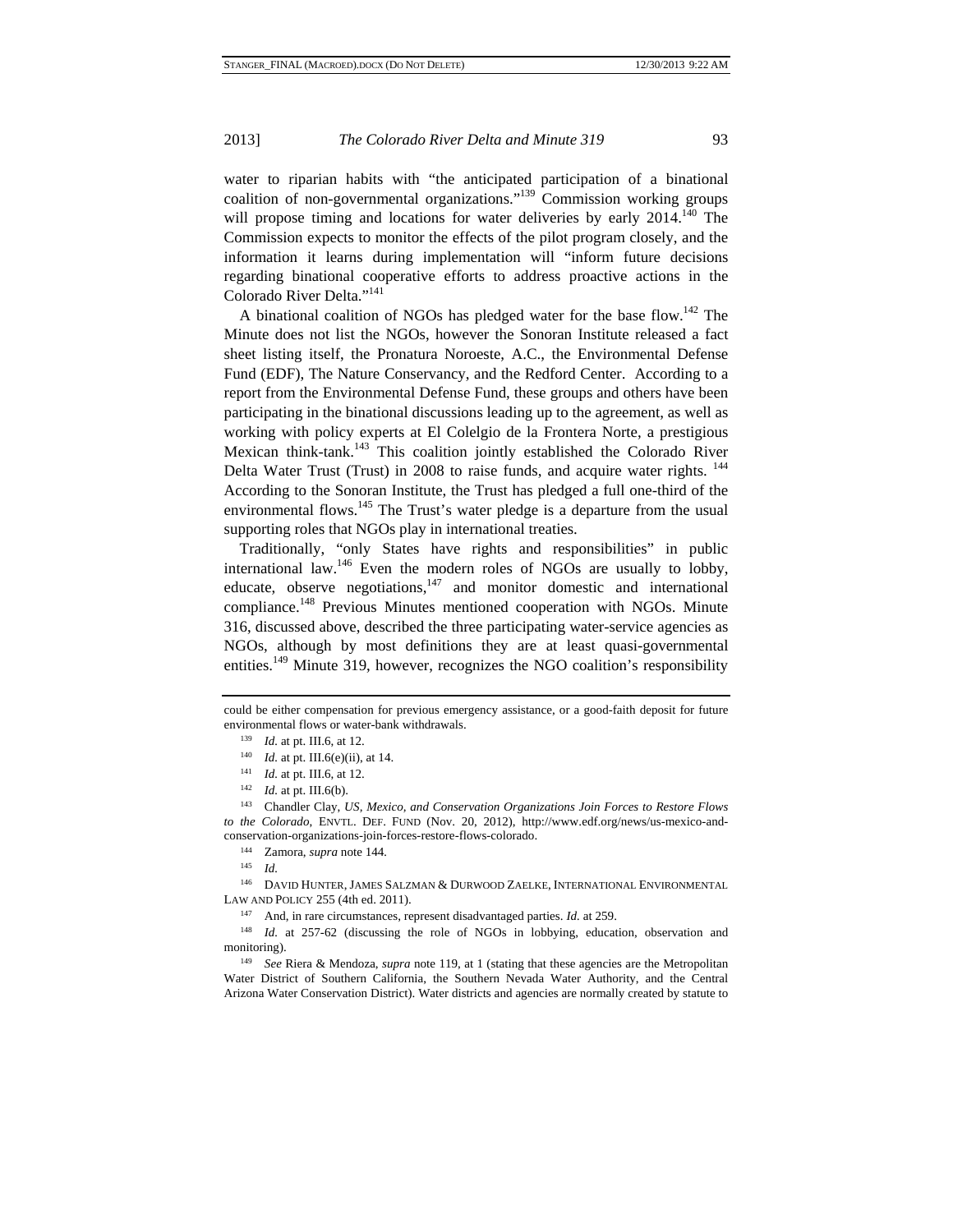to procure water, making them an active participant with responsibilities, which generally means they also have rights. In this case, the NGOs most likely have the right to see the two governments contribute the remainder of the pledged water in furtherance of their mutual goals. This is an interesting departure from tradition.

Even though monitoring, educating, and lobbying are clearly valuable contributions to an international agreement, there would seem to be something more significant about the NGOs water pledge. Normally, NGO activities are not strictly necessary to the creation or implementation of international agreements. NGOs may educate, lobby, or monitor state actors, but ultimately the state actors are the parties that have to contribute resources and perform according to the treaties. For perhaps the first time, Minute 319 acknowledged the Trust's pledge as necessary to the agreement — they are, in a tangible sense, partners and parties to the international agreement. Future scholars and practitioners will have to decide if the NGOs are treaty parties in a legal sense as well, *i.e.* how the NGOs should be treated in international arbitration or litigation if something goes wrong.

#### *C. International Projects*

Minute 319, Section III.7 describes the projects identified as good opportunities for international cooperation pursuant to Minute 317. The first project aims to complete fifty acres of habitat restoration at Mexico's Miguel Aleman site, across the border from the U.S. restoration project at Hunter's Hole.<sup>150</sup> Second are a suite of water conservation projects, which include putting a flow-regulating reservoir on the Alamo Canal, fallowing farmland, and modernizing an irrigation district. Third is a study on how to convey Mexican water through the All-American Canal to shore up the Tijuana River in an emergency. The fourth project involves evaluating potential new water sources, including desalination plants in Rosarita, Baja California and near the Gulf of California, and developing the "beneficial use of the New River."151 While the first three projects are clear winners, this last suggested project should be carefully evaluated before going forward; any re-purposing of New River water, which drains into the Salton Sea, will likely have adverse environmental impacts on that ecosystem, which will have to be mitigated in turn.<sup>152</sup>

serve a public purpose. *See, e.g.*, CAL. WATER APP. § 112-2 (creating the Bighorn Mountains Water Agency).

<sup>150</sup> IBWC, *Minute 319, supra* note 125, at pt. III.7(a).

<sup>151</sup> *Id.* at pt. III.7(d).

<sup>152</sup> *See, e.g.*, Glennon & Culp, *supra* note 11, at 933-34; Pitt et al., *supra* note 16, at 854.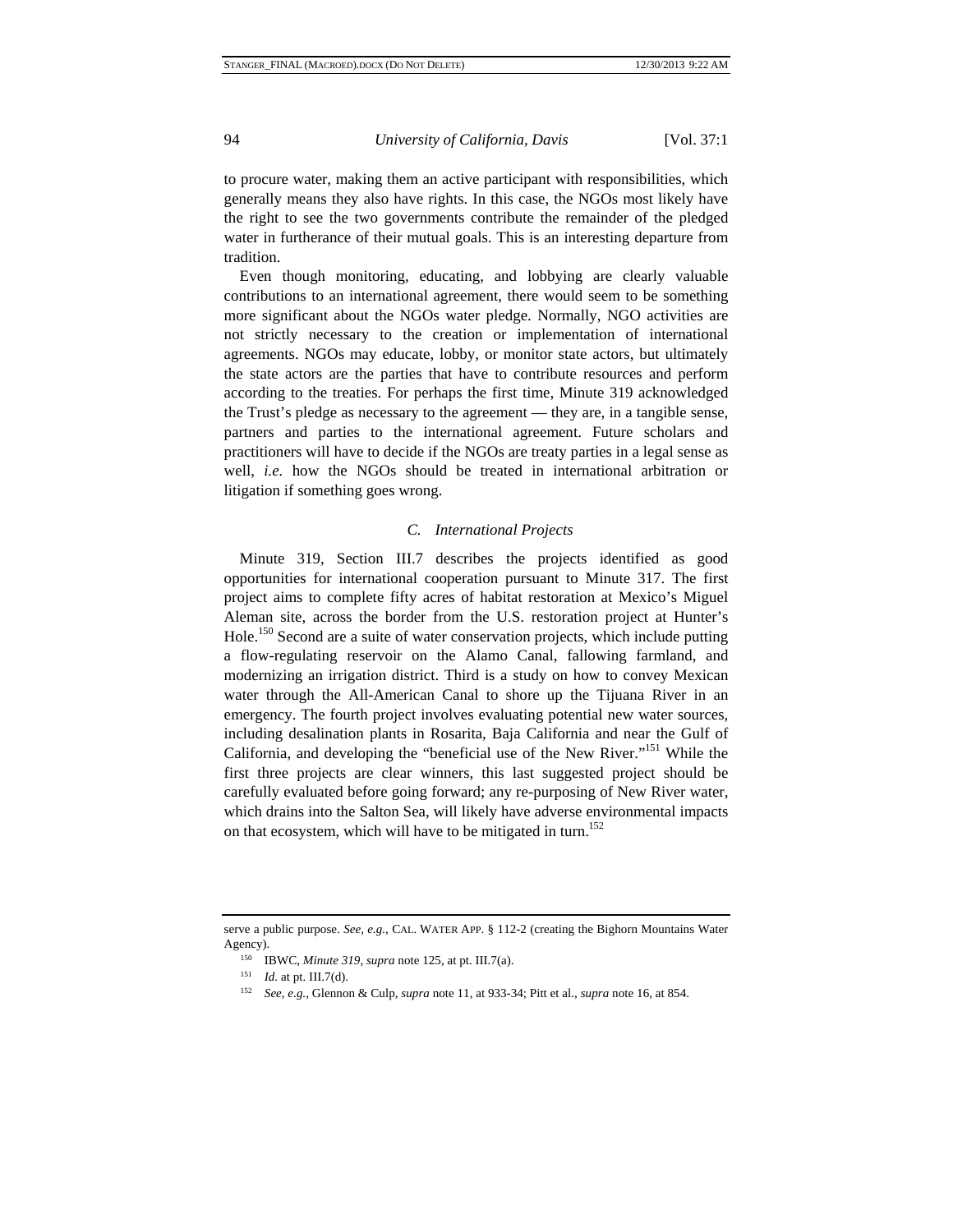#### VI. CUSTOMARY LAW OF SHARED WATERCOURSES

Minute 319 and its predecessors build on the foundation of the 1944 Treaty to create a robust body of international law with unique value to the international community. Generally speaking, the 1944 Treaty was among the first of its kind — a cooperative, flexible treaty between former enemies that survived decades of political upheaval, explosive changes in economic circumstances, revolutions in scientific understanding, and even the advent of modern environmental law and awareness. Negotiation and cooperation repeatedly prevented threatened international legal action. The International Court of Justice's (ICJ) 1997 decision in the Gabzikovo-Nagymoros Dam case illustrated what happens when negotiations and cooperation fail. The ICJ decision provided formal precedent for the equitable apportionment doctrine, also reflected in the U.N. Convention on the Non-Navigational Uses of International Watercourses, which was completed shortly beforehand (1997 Convention). This evaluation of Minute 319 and the 1944 Treaty according to the equitable apportionment principle described by the ICJ decision and the 1997 Convention reveals some room for improvement.

#### *A. The Gabzikovo-Nagymoros Dam Decision*

In 1997, the International Court of Justice (ICJ) issued its first major decision on the allocation of water from, and environmental protection of, international rivers: the Gabzikovo-Nagymoros Dam decision.<sup>153</sup> The case addressed a dispute between Hungary and Czechoslovakia (later, Slovakia) over their 1977 treaty concerning cooperative construction and management of dams on the Danube River.<sup>154</sup> Political tensions within and between both nations compelled Hungary to unilaterally terminate the agreement in 1989, and Slovakia adjusted its plans to complete the project on its own, within its own territory.<sup>155</sup> The project ultimately reduced flows to Hungary, which objected.<sup>156</sup> The parties agreed to submit the matter to the ICJ.<sup>157</sup>

Applying to the ICJ for mediation set a new precedent in international water management disputes. Never before had two parties agreed to submit a river dispute to ICJ arbitration and be bound by the judgment.<sup>158</sup> Hungary argued that it did not abandon the treaty altogether, but merely suspended cooperation due

<sup>153</sup> *See* HUNTER, SALZMAN & ZAELKE, *supra* note 146, at 846-47.

<sup>154</sup> *Id.* at 846 (citing the Treaty Concerning the Construction and Operation of the Gabcikovo-Nagymaros System of Locks, Czech-Hung., Sept. 16, 1977, 1109 U.N.T.S. 235). 155 *Id.* For a more detailed discussion of the causes of the dispute, see Nevelina I. Pachova &

Libor Jansky, *Domestic Drivers of International Water Security on the Danube*, *in* INTERNATIONAL WATER SECURITY 61, 66-70 (Nevelina Pachova et al*.* eds., 2008).

<sup>156</sup> *See* Pachova & Jansky, *supra* note 155, at 63.

<sup>157</sup> *See* HUNTER, SALZMAN & ZAELKE, *supra* note 146, at 846-47.

<sup>158</sup> Pachova & Jansky, *supra* note 155, at 71.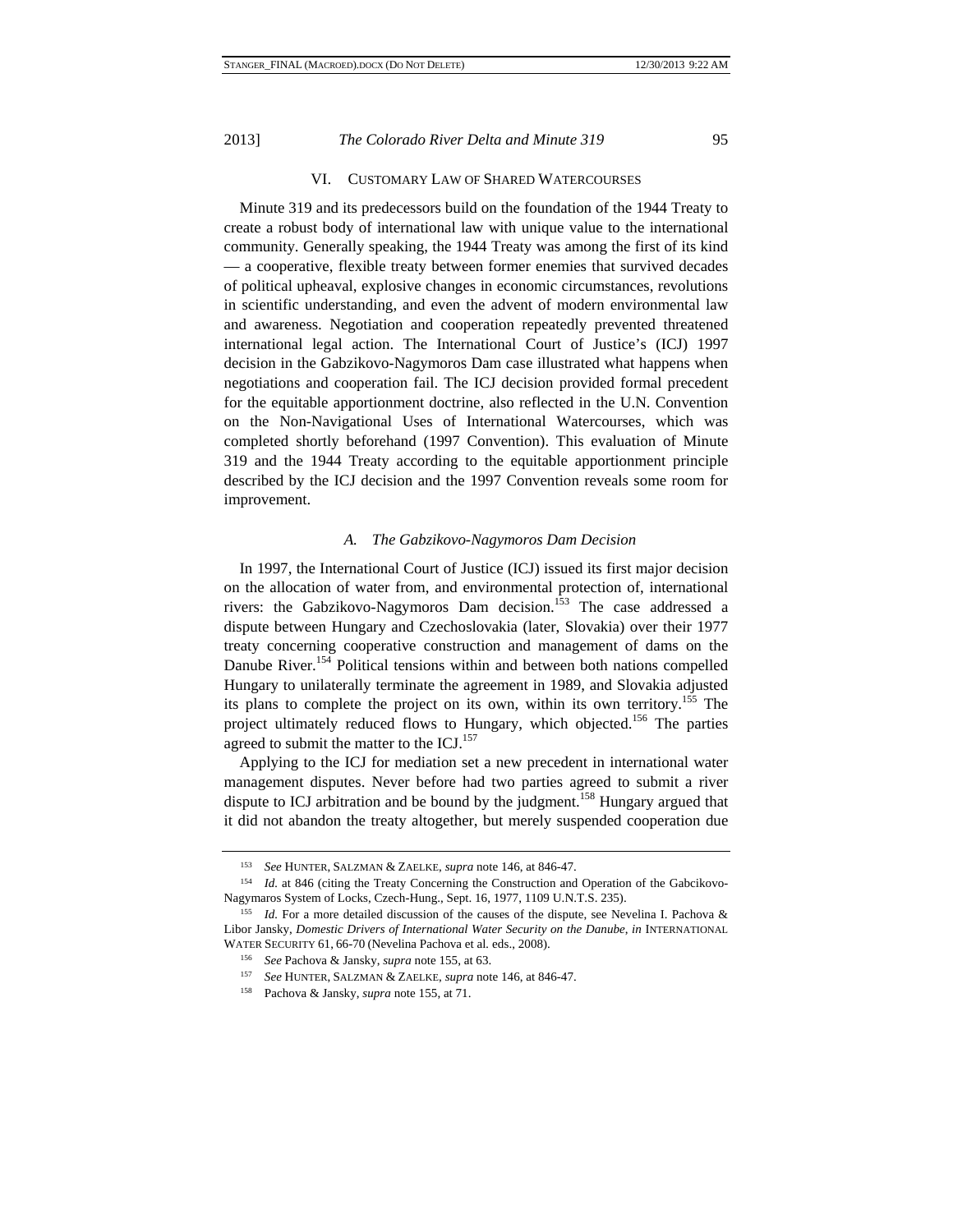to unrequited environmental concerns about flow, silting, and riparian ecological protection.<sup>159</sup> Slovakia argued that Hungary overreacted and broke the treaty, and that it was within its rights to build the dams itself.<sup>160</sup>

The ICJ held that both countries had acted illegally and determined the countries' 1977 Treaty still in effect.<sup>161</sup> The ICJ then ordered the two countries to create a joint regime to re-investigate the environmental issues and negotiate a suitable cooperative water management program.<sup>162</sup> Ten years later, the two countries had not finished negotiating a resolution.<sup>163</sup> The decision, though narrow, sets broader legal precedents.

The ICJ's decision recognized that the customary rules of international water law may incorporate principles of sustainable development, ecological risk assessment, and the precautionary principle.<sup>164</sup> The parties' original 1977 Treaty, like the 1944 Treaty, did not account for environmental considerations. Unlike the U.S. and Mexico, Hungary and Czechoslovakia did not have a geographically and politically remote binational agency with decades of experience in quiet cooperation, like the IBWC, to carry them through political upset and disagreement. Although it has had both successes and failures, the adaptive treaty interpretation permitted by the Minute system has allowed the U.S. and Mexico to incorporate risk assessment, sustainable development, and the precautionary principle at each country's level of comfort. Generally, the Minute system began incorporating principles of sustainable development, precaution, and risk assessment around Minute 306, discussed above, several years after the ICJ decision.<sup>165</sup> An investigation into the degree of influence the ICJ's decision may have had on Minute 306, the IBWC, and the diplomatic corps is outside of the scope of this analysis. Suffice it to say that, since Minute 306 and including Minute 319, the U.S. and Mexico have been making substantial progress in incorporating these principles.

#### *B. Equitable Doctrines Analysis of the 1944 Treaty*

The 1997 ICJ decision established international rivers as a shared resource, subject to principles of equitable apportionment between all riparian states, not

<sup>159</sup> HUNTER, SALZMAN & ZAELKE, *supra* note 146, at 848-49 (quoting Gabcikovo-Nagymaros Project (Hung. v. Slovk.) 1997 I.C.J. 92 (Sept. 25)). 160 *Id.* at 849.

<sup>161</sup> *Id.* at 856-57 (quoting Gabcikovo-Nagymaros Project (Hung. v. Slovk.) 1997 I.C.J. 92 (Sept. 25)).

<sup>&</sup>lt;sup>162</sup> *Id.* It is interesting to note that the ICJ applied the law embodied in the Convention on the Law of the Non-Navigational Uses of International Watercourses, despite the fact that it had not yet entered into force. 163 Pachova & Jansky, *supra* note 155, at 72.

<sup>164</sup> *See* A. Dan Tarlock, *Safeguarding International River Ecosystems in Times of Scarcity*, 3 U. DENV. WATER L. REV. 231, 245 (2000).

<sup>165</sup> *See supra* text accompanying note 105 (discussing Minute 306).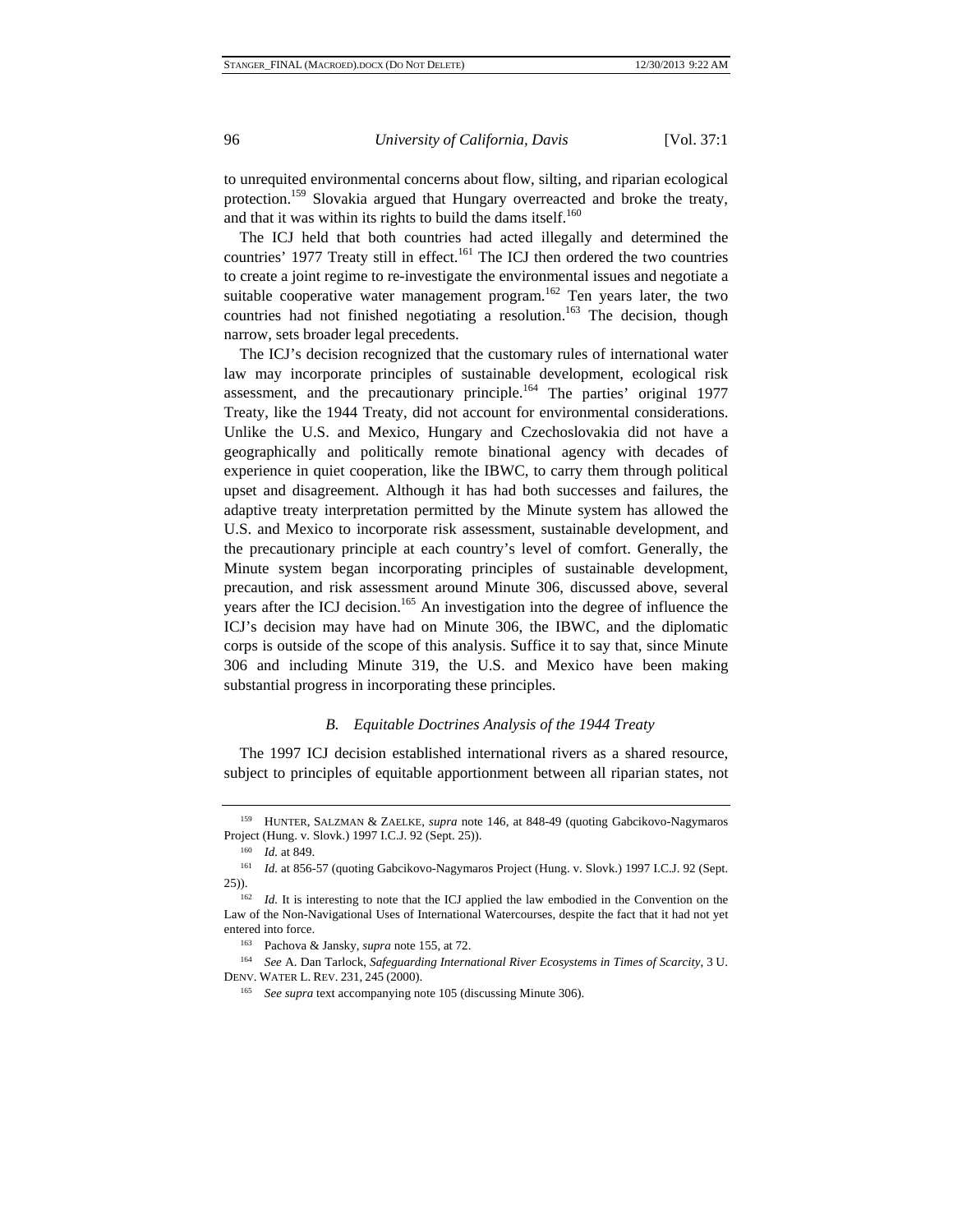just for the commodity value of the water, but also for its non-economic and ecological benefits.<sup>166</sup> The equitable apportionment doctrine balances the harms and benefits each disputant faces. It arose during the early  $20<sup>th</sup>$  century to handle U.S. interstate water disputes.<sup>167</sup> The resulting U.S. water law precedents have informed international freshwater law because ideally they parallel the positions of many disputants: sovereign neighbors with legitimate grievances that must solve their disputes peacefully and abide by the resulting decision.<sup>168</sup> International agreements frequently recognize the equitable considerations codified in the 1967 Helsinki Rules: geography; hydrology; climate; past utilization; dependent populations; the economic and social needs of the basin; avoiding waste; the availability and costs of alternative sources of supply; and the international effects of unilateral action.<sup>169</sup> The ICJ decision expanded this traditional definition of equitable apportionment to include ecological uses.

The equitable apportionment doctrine, as expanded by the ICJ decision, is unique in that it recognizes both environmental value for in-stream uses and the right to develop consumptive, beneficial uses of water resources. This stands in contrast with the two historically dominant water-right rubrics: riparian naturalflow doctrines and prior-appropriation for beneficial use. The natural flow doctrine, concerned about navigability, quality, and aesthetic values almost exclusively, subordinates the interests of upstream beneficial consumptive users to downstream riparian owners, whether or not they use the water at all.<sup>170</sup> In modern international law terms, this is called a doctrine of "territorial integrity," which acknowledges an equitable servitude in the transboundary water.<sup>171</sup> Environmentally, this doctrine over-emphasizes ecological protection concerns at the expense of developing beneficial uses, by keeping more water in-stream than the local riparian ecology requires and restricting upstream uses. Prior appropriation, on the other hand, is concerned with maximizing beneficial use of the water based on first-come, first-serve principles, and particularly deemphasizes efficiency, conservation, or the environmental value of in-stream water.<sup>172</sup> The international law doctrine of "territorial sovereignty," also known as the "Harmon Doctrine," reflects prior appropriation principles.<sup>173</sup> The doctrine of equitable apportionment is a compromise between natural flow and prior appropriation. It allows for fair allocation of scarce resources between

<sup>&</sup>lt;sup>166</sup> Tarlock, *supra* note 164, at 245.<br><sup>167</sup> SAX ET AL., *supra* note 33, at 858, 868-71.<br><sup>168</sup> Tarlock, *supra* note 164, at 237-38.<br><sup>169</sup> See id. at 241-42; *see also* HUNTER, SALZMAN & ZAELKE, *supra* note 146, at 87 (describing the Helsinki Rules on the Uses of International Rivers as an early attempt to codify the customary laws of international watercourses).

<sup>170</sup> SAX ET AL., *supra* note 33, at 38.

<sup>171</sup> *See* HUNTER, SALZMAN & ZAELKE, *supra* note 146, at 881.

<sup>172</sup> SAX ET AL., *supra* note 33, at 124-26.

<sup>173</sup> *See* HUNTER, SALZMAN & ZAELKE, *supra* note 146, at 879.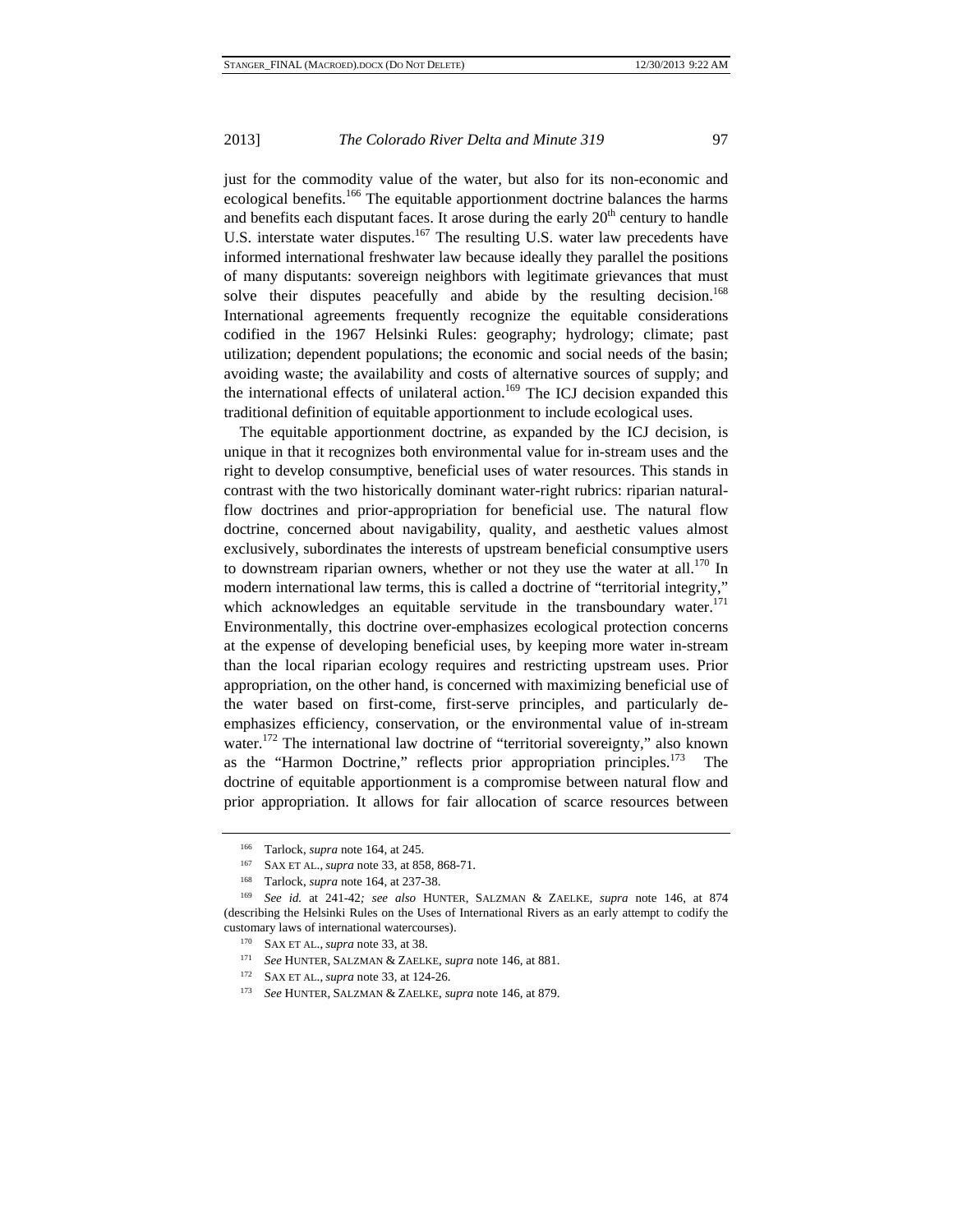parties, and also between types of uses, by recognizing the importance of leaving an ecologically useful amount of water in-stream and upholding all parties' rights to develop water resources.

The concept of "Equitable utilization" used by Hunter *et al.* reflects the equitable apportionment principles discussed above. Equitable utilization describes the compromise between the competing international interests of territorial sovereignty (prior appropriation principles) and territorial integrity (natural flow principles).<sup>174</sup> Generally, equitable utilization requires shared sovereignty over the resource.<sup>175</sup> The 1997 Convention, Article 5, obliges parties to optimally and sustainably develop shared water resources in an equitable, reasonable manner, and cooperate in protecting those resources.<sup>176</sup> Article 6 lists equitable factors. They differ from the 1967 Helsinki rules by also considering potential future uses of the water, and the ecological character of the watercourse.<sup>177</sup> Article 7 recognizes one of the first principles of international environmental law: an obligation not to cause significant harm. If harm should occur, the offending nation should cooperate with the affected nation to eliminate, mitigate, or compensate for such harm.

Minute 319, and the 1944 Treaty generally, do not explicitly recognize the broad equitable principles found in the post-decision Helsinki Rules (including ecological needs) or under Article 6 of the 1997 Convention.<sup>178</sup> The original allocation of water was done by negotiation, adversarially, and was not based on actual or planned uses in either nation.<sup>179</sup> The only real equitable consideration by the U.S. was that it would supply at least enough water to meet Mexico's current needs.<sup>180</sup> Later capitulations about salinity and sanitation were based on fear that a lawsuit or arbitration would apply such equitable considerations in Mexico's favor.181 Potential Mexican arguments about past utilization, economic and social needs, and the availability of alternative supply in the U.S. would likely defeat a U.S. claim that it needs to drain salty, polluted water without treatment or dilution.

Even now, as evidenced by the All-American Canal lining dispute, it would appear that the Harmon Doctrine sometimes trumps equitable considerations in the 1944 Treaty. Specifically, the U.S. exercised sovereign authority when it

<sup>174</sup> *See id.* at 881.

<sup>175</sup> *See id.*

<sup>176</sup> Convention on the Law of the Non-Navigational Uses of International Watercourses, G.A.

Res. 51/229, U.N. Doc. A/51/49 (May 21, 1997).<br><sup>177</sup> *See supra* note 169 and accompanying text.<br><sup>178</sup> *See supra* note 169 and accompanying text.<br><sup>178</sup> The U.S. believed there was a surplus in the river that it was unlik HUNDLEY, *supra* note 2, at 177. Mexico originally demanded 3.6 million a.f. in 1928, despite only using 750,000 a.f. *See* Meyers & Noble, *supra* note 38, at 368.

<sup>180</sup> *See* Meyers & Noble, *supra* note 38, at 368.

<sup>181</sup> *See* discussion *supra* notes 70, 72.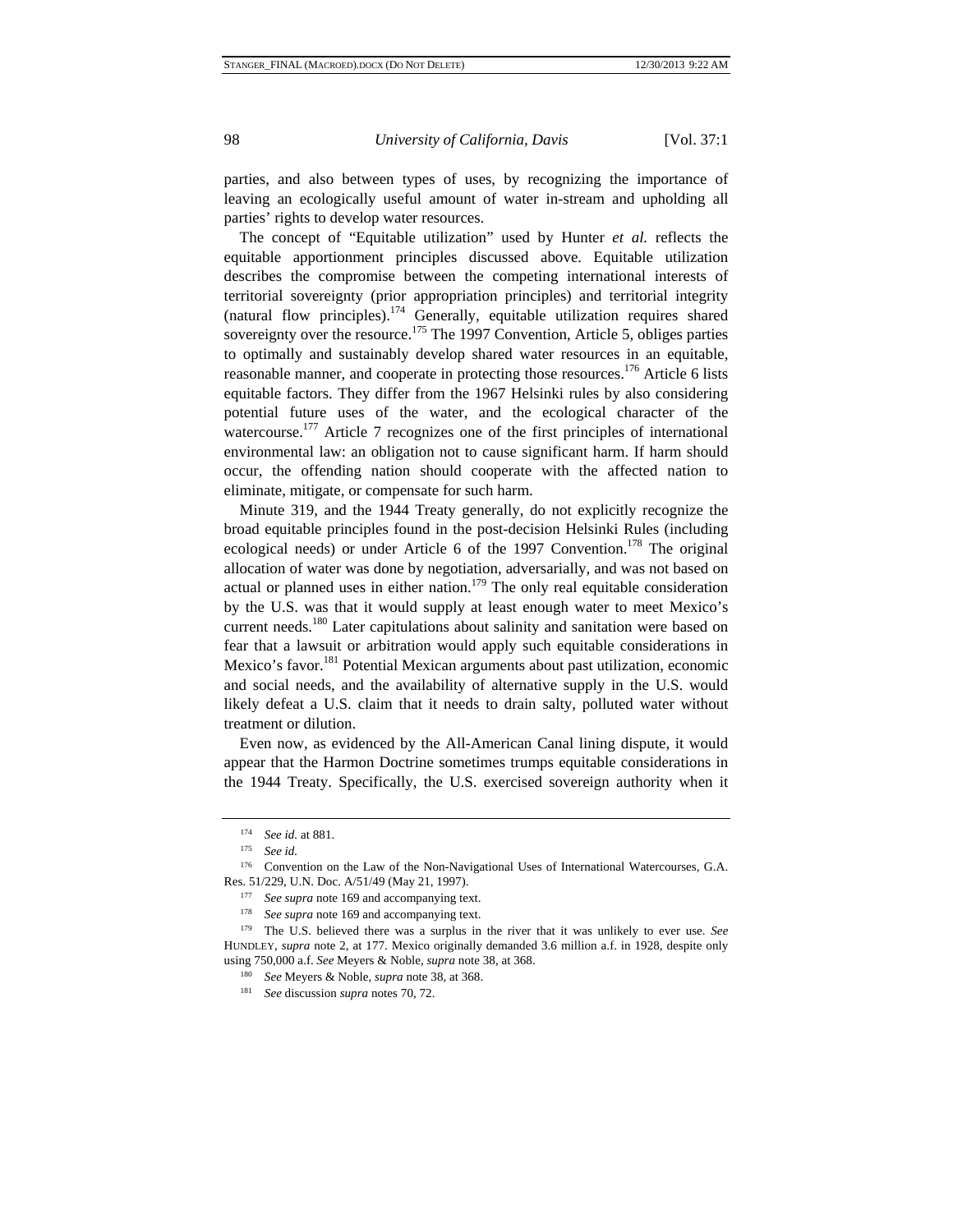lined the All-American Canal to "save" water within its boundaries.<sup>182</sup> The U.S. either did not consider or ignored the social and economic effects on the dependent population in Mexico, in favor of domestic water interests and reducing "waste" from seepage. While Minute 319 and the 1944 Treaty lack formal consideration of equitable considerations, at least the U.S. abides by the Treaty and is willing to be flexible. Hopefuly future Minutes will incorporate stronger equitable utilization principles to prevent further unilateral negative impacts.

#### VII. THE IBWC AS A MODEL FOR FUTURE JOINT REGIMES

International institutions, similar to the IBWC or the Budapest Treaty's joint regime, will undoubtedly be formed to investigate, report, monitor, and manage implementation of numerous transboundary projects in the future. This Part examines the IBWC in comparison to the archetypal model international institution. First, it describes the influences acting on the IBWC. Then it lists the attributes of a model joint regime. Finally, it examines the past performance of the IBWC according to the model attributes, in light of its influences. This analysis will reveal opportunities for the IBWC to improve its performance over future minutes.

#### *A. The Structure of and Influences on the IBWC*

The IBWC consists of two sections working together: the U.S. Section and the Mexican Section.<sup>183</sup> The U.S. Section is part of the Department of State, which oversees budget and administrative decisions.<sup>184</sup> The U.S. Commissioner is an ambassador.<sup>185</sup> However, the U.S. Section is politically beholden to the four border states: Texas, New Mexico, Arizona, and California.<sup>186</sup> These states control ninety-six seats in the House of Representatives.<sup>187</sup> The U.S. Section receives its appropriations from a House Appropriations sub-committee that historically defers to the border states.<sup>188</sup> Furthermore, it is unlikely for the President to disregard the desires of those border states.<sup>189</sup> Effectively, the U.S. Section's policy is set by the border state Governors and Representatives, and it is unlikely to pursue initiatives disfavored by any border state.<sup>190</sup>

<sup>182</sup> *See* discussion *supra* note 109.

<sup>183 1944</sup> Treaty, *supra* note 24, art. 2.

<sup>184</sup> *Id.*

<sup>185</sup> *Id.*

<sup>186</sup> *See* Stephen P. Mumme, *Advancing Binational Cooperation in Transboundary Aquifer Management on the U.S.-Mexico Border*, 16 COLO. J. INT'L ENVTL. L. & POL'Y 77, 89 (2005).

<sup>187</sup> *Id.*

<sup>188</sup> *Id.*

<sup>189</sup> *Id.*

<sup>190</sup> *See id.* at 89-90.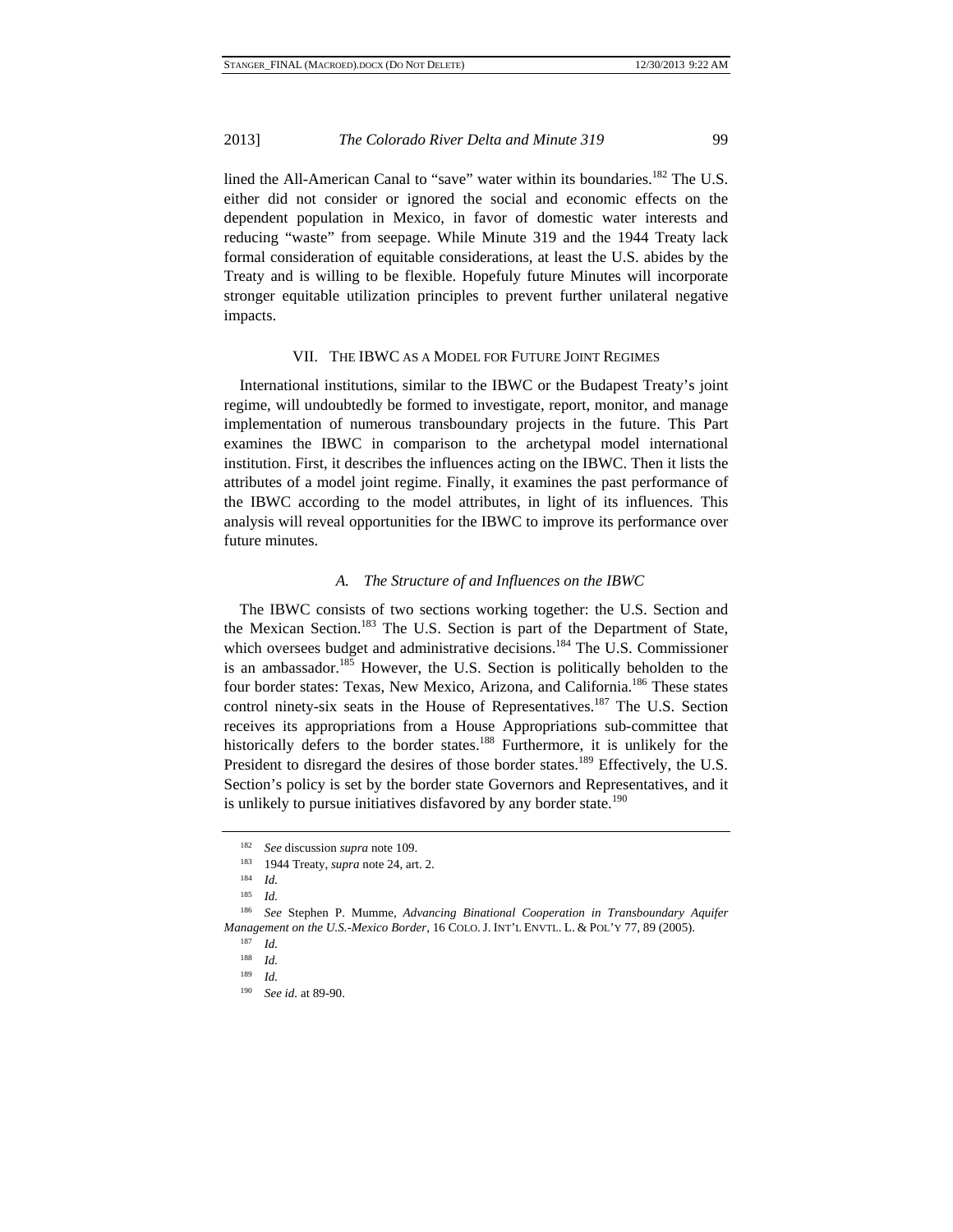The Mexican Section's water policies are more centrally directed from Mexico City.<sup>191</sup> The Mexican Commissioner generally seeks approval from their foreign affairs office, and then an executive water policy sub-cabinet of agency Secretaries, before proceeding with an initiative. The Mexican Section is less exposed to local political pressure.<sup>192</sup> However, the Mexican Section is also reserved in its suggestions, because it is sensitive to the myriad of pressures and delays facing the U.S. Section, and the potential political liability when an initiative fails.<sup>193</sup>

#### *B. The Attributes of a Model Joint Regime*

It seems likely that the role of the IBWC, among the oldest binational water management organizations, is to inform future regime creation efforts. How does the IBWC, as a joint regime, compare to a theoretical model joint regime based on the principles described in the ICJ's Gabzikovo-Nagymoros Dam decision and Hunter *et al*?

The ICJ's 1997 decision provided two important insights into how nations should structure their future joint regimes. First, the decision implied that treatycreated joint regimes (binational entities that study, monitor, manage, and/or negotiate) cannot be unilaterally abrogated.<sup>194</sup> No party has attempted to unilaterally abrogate the 1944 Treaty or its Minutes. Although the International Boundary and Water Commission has had its fair share of criticism, it has survived and persisted in its various missions for nearly  $130$  years.<sup>195</sup> Second, the ICJ's 1997 decision set a very broad standard for the attributes of model joint regimes. Specifically, when the ICJ ordered Hungary and Czechoslovakia to reestablish the joint regime, it claimed that "[the regime] will also reflect *in an optimal way* the concept of common utilization of shared water resourcs for the achievement of [treaty objectives]." (Emphasis added). Besides not being unliaterally abrogated and optimally incorporating common utilization principles, the ICJ had little guidance about the regime's proposed role or powers.196

This analysis will supplement the ICJ's two attributes with Hunter's five principles that all international institutions should uphold: (1) the duty to assess environmental impacts; (2) public participation; (3) access to information and transparency; (4) sustainable development; and (5) free, prior informed

<sup>191</sup>*Id.* at 90. 192 *See id.*

<sup>193</sup>*Id.* at 91 194 Tarlock, *supra* note 164, at 245. 195 *See* discussion *supra* note 30*; see, e.g.*, McCarthy, *supra* note 25, at 239-83 (critizing the IBWC in detail). 196 Likely the ICJ refrained from commenting because the 1977 treaty, ruled effective, had its

own provisions.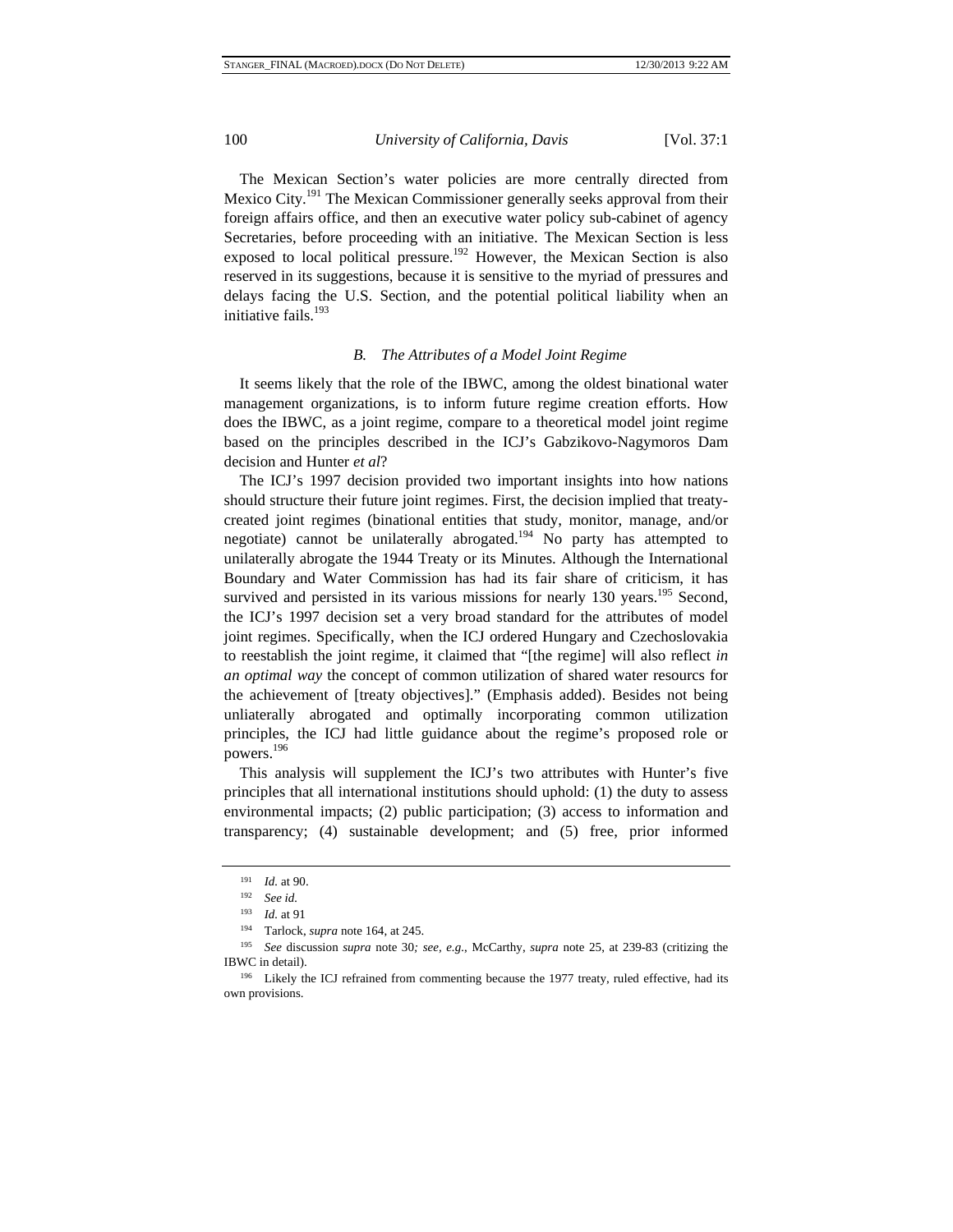consent.<sup>197</sup>

#### *C. Analysis of the IBWC*

The first principle states that a model joint regime has a duty to asses environmental impacts. As shown by Minute 319, the modern IBWC is unquestionably committed to assessing environmental impacts when evaluating, implementing, and monitoring cooperative project opportunities. The second principle states that a model joint regime should support public participation. The extensive public participation of concerned NGOs is discussed at length above, and speaks to the Commission's credit. That said, the IBWC does not otherwise score perfectly in this analysis.<sup>198</sup>

The third principle states that a model joint regime should support information access and transparency. As recently as 2011, some scholars publicly criticized the IBWC for being secretive, catering to special interests, and being resistant to public input.<sup>199</sup> Specifically, the IBWC may be regularly violating the Federal Advisory Committee Act (FACA).<sup>200</sup> The potential moral hazard is that there is nothing to prevent the U.S. Section from stacking its internal advisory committees with "special interests." The FACA is not intended to apply to binational organizations, however, and so committees that jointly advise both U.S. and Mexican Sections are exempt.<sup>201</sup> The NGO's high degree of involvement in Minute 319 suggests that these complaints are not necessarily current, or that there is any actual, current harm in the IBWC's advisory process.

The fourth principle states that a model joint regime should concern itself with sustainable development. Within its limited scope of operations, the modern IBWC seems to score fairly well here. According to Hunter, *et al.* there are generally three core components to sustainable development: (1) environmental protection, (2) economic development and (3) social development.<sup>202</sup> As discussed above, Minute 319 has an unprecedented binational pilot program for environmental protection of the Delta and habitat restoration for select adjacent riparian areas. With the advent of Minute 319, the

<sup>&</sup>lt;sup>197</sup> HUNTER, SALZMAN & ZAELKE, *supra* note 146, at 442.<br><sup>198</sup> Critics may argue that this analysis paints too rosy a picture of the IBWC. The purpose of this analysis is not to evaluate whether the IBWC is, or has ever been, perfect but merely to examine its suitability as a model joint regime based on the facts and circumstances laid out earlier in this article. 199 *See, e.g.*, McCarthy, *supra* note 25, at 276-78.

<sup>200</sup> Federal Advisory Committee Act § 5, 5 U.S.C. app. 2 § 5 (2012) (dictating role of special advisory committees to Federal agencies); McCarthy, *supra* note 25, at 276-78 (claiming that the "Basin Advisory Committees" membership criteria do not result in a fair balance of viewpoints). *See generally CRP Public Participation: Basin Advisory Committees and More*, IBWC, http://www.ibwc.gov/crp/participation.htm (last visited Apr. 1, 2013).

<sup>201</sup> McCarthy, *supra* note 25, at 278.

<sup>202</sup> HUNTER, SALZMAN & ZAELKE, *supra* note 146, at 172.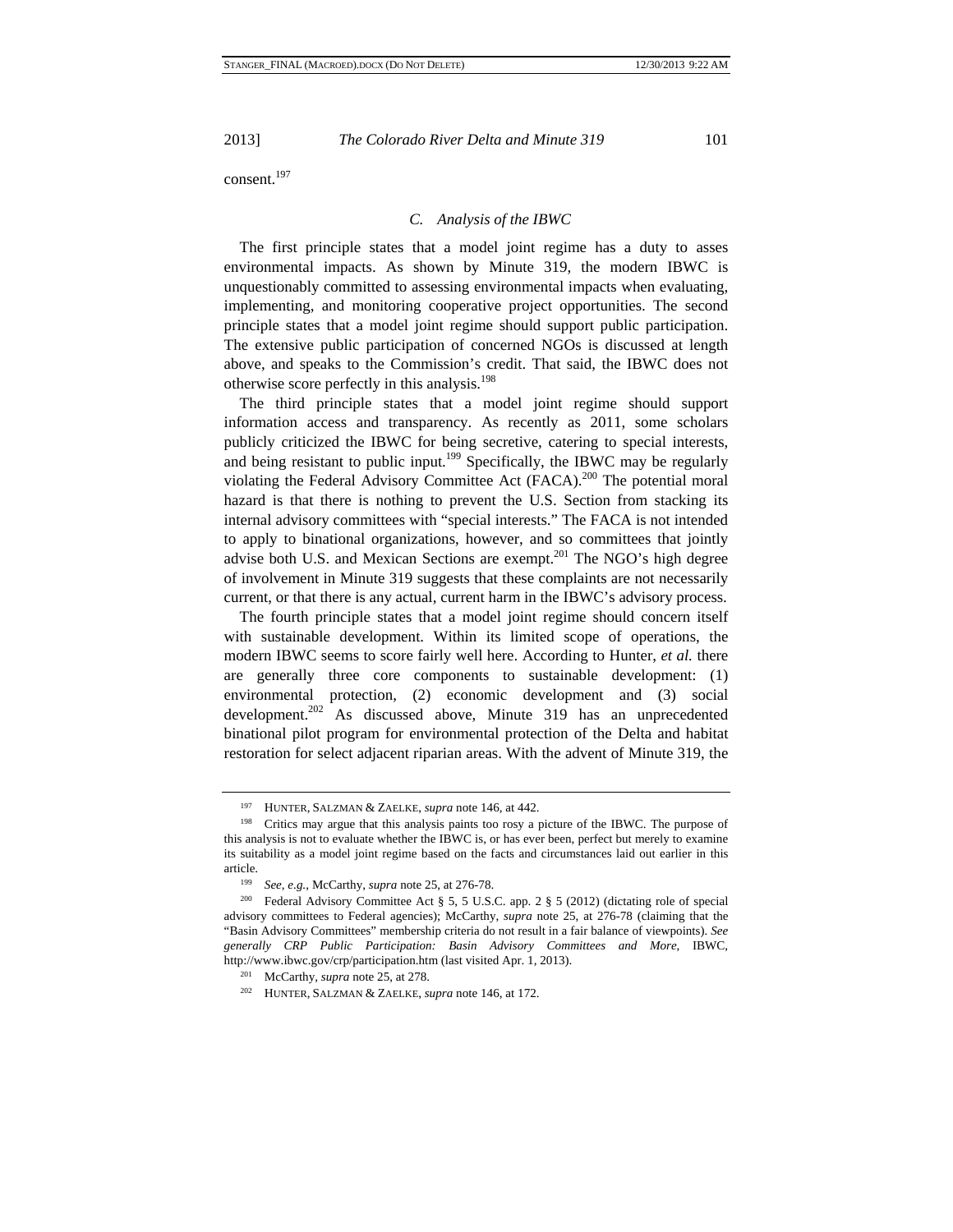IBWC scores well on environmental protection. Skipping ahead to the third point, the IBWC supports social development by fostering joint operations and research. Overseeing guaranteed water deliveries may foster trust and goodwill between interboundary communities; or at least, failing to oversee deliveries would certainly be detrimental to social development along the border. The IBWC may have room to improve here. Simply identifying opportunities for social development would suffice to initiate a dialogue.

Returning to economic development, the second point contributing to the principle of sustainable development mentioned above, the IBWC generally does not execute economic development policy. For most of its history, the IBWC has been between a proverbial rock and a hard place, attempting to perform its water and works management duties, and respond to crises, while the diplomatic staffs of both nations treat economic development as a zero-sum game.<sup>203</sup> Binational cooperation on economic development seems to have been largely focused on creating a stable and predictable relationship in which each country can pursue its own agendas.<sup>204</sup> The recent All-American Canal lining dispute seems to indicate that the U.S. is still largely unconcerned with any Mexican right to economic development. However, the U.S., through the IBWC in Minute 319, did partially accommodate Mexico's economic development needs by allowing it to store water in Lake Mead, and by allowing it to bank water it cannot use during its earthquake repairs. Also, U.S. efforts to improve Mexican water efficiency and upgrade irrigation systems should have positive economic development effects, but investigation has focused on how much water can be saved. These positive economic effects are largely incidental to concerns about water use. However, the IBWC could become a forum for raising international concerns about local economic development related to water use.

Even without a mandate to directly foster economic development, the IBWC could ask for authorization to institute a formal consultation process whenever a national water project, such as the All-American Canal lining, may have an international impact on economic development. The IBWC could serve as a forum for international interests to raise concerns about local economic development efforts with likely international impacts. For example, if the Bureau of Reclamation had been required to consult with the IBWC, the Commission could have held open meetings in Mexico and authorized research into the likely effects lining the All-American Canal would have on Mexico —

<sup>203</sup> *See, e.g.*, discussion of groundwater disputes *supra* notes 79-84. Note: a "zero-sum game" means that if one player wins, the other loses. There are no win-win outcomes in a zero-sum game. Economic development, however, usually lends itself to win-win outcomes if parties have common cause to cooperate. 204 For a discussion of U.S. desire to formalize Mexico's water right before it developed further,

see discussion, *supra* note 52, at 405-06.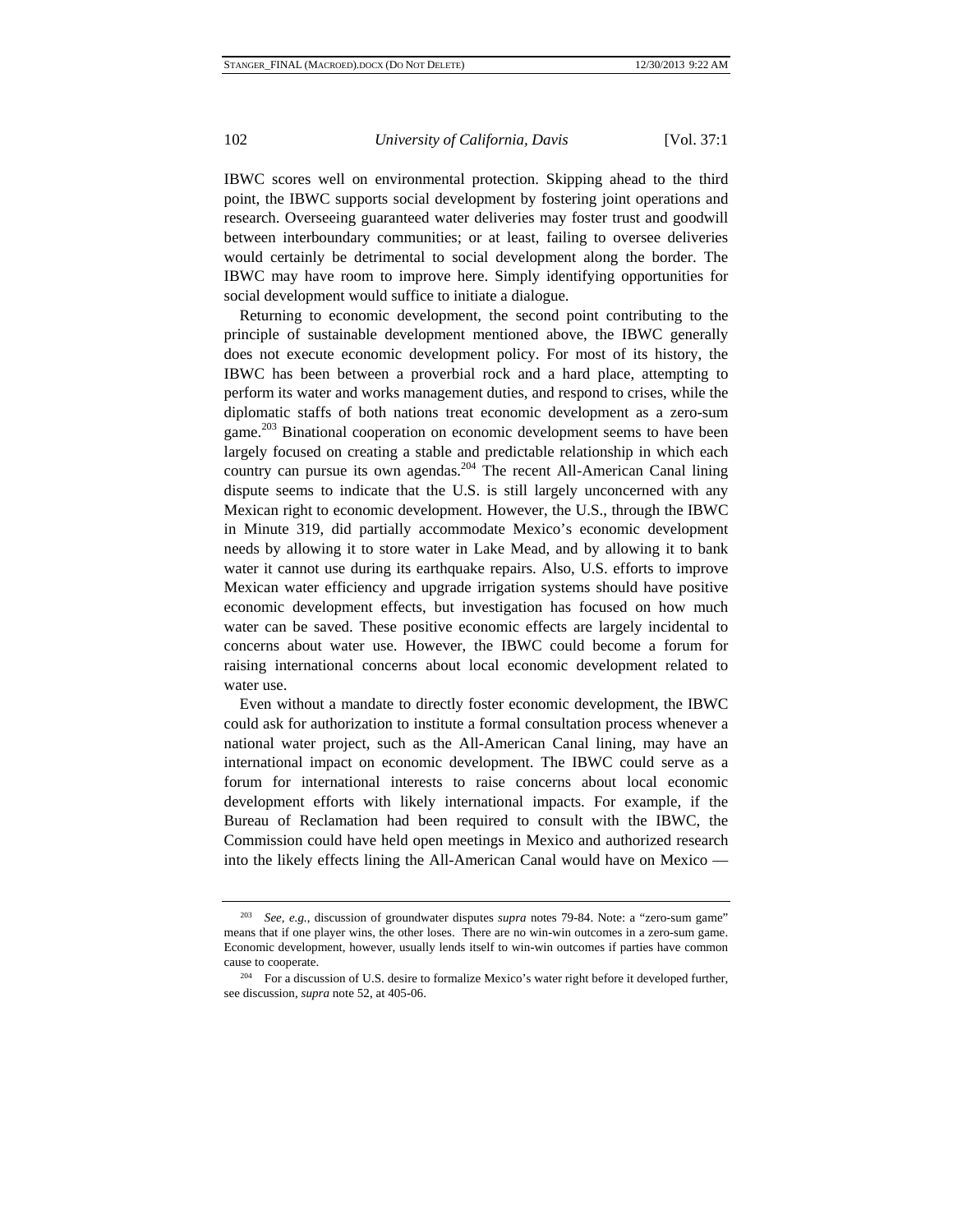actions the Bureau could not have taken on its own initiative. Ultimately this kind of open forum and consultation process could establish a framework for full cooperation on economic development projects near the border.

The final principle governing international institutions is their role in facilitating free, prior-informed consent.<sup>205</sup> According to Hunter *et al.*, there are two manifestations of prior-informed consent: (1) seeking governmental permission before operating in another nation; and (2) seeking permission from indigenous communities before affecting them.<sup>206</sup> The very structure of the IBWC and its Minute system of adaptive treaty interpretation satisfies the first point. The joint commission regularly seeks permission from their governments, including approving new Minutes and undertaking international research studies. Minute 306, discussed above, is about creating frameworks to study problems and implement international solutions.  $207$  As a tangible example, Minute 316 references a U.S. willingness to share its toys (*e.g.*, an amphibious excavator) with Mexico.<sup>208</sup> Thus, the IBWC has a good track record for seeking the informed prior consent at diplomatic and scientific levels. Unfortunately, the IBWC does not meet the second prong articulated by Hunter *et al*.; it has a poor track record for seeking permission from indigenous people before taking actions that affect them. There are 34 Indian Reservations in the Colorado River basin, twenty-seven of which have undeveloped water rights.<sup>209</sup> The IBWC and Minute 319 prefer that in-stream flows dedicated for environmental purposes in the Delta come from fallowing and developing new potable water resources (from hypersaline drain water, as discussed above), which seems to have little effect on undeveloped Indian water rights at first glance. However, there is finite water in the Colorado River system, and some day those "new" sources may be needed to accommodate developing Indian water rights. Likely that will be an internal allocation problem between basin states and local appropriators, and will not impact Mexico or the IBWC. If the IBWC expanded its role to include social and economic development, cooperation with indigenous communities may consequently improve.

To summarize this analysis, the IBWC has excelled in its traditional roles of investigating, reporting, coordinating water deliveries, and jointly operating public waterworks. Its recent history shows improvements in diplomatic relations, allowing for prior consent, and in facilitating the public participation of concerned NGOs. However, its public transparency to the citizenry is still relatively low. The IBWC's ability to create private advisory councils without independent oversight is troublesome, and potentially violative of domestic law.

<sup>205</sup> HUNTER, SALZMAN & ZAELKE, *supra* note 146, at 442.

<sup>206</sup> *Id.* at 495.

<sup>207</sup> IBWC, *Minute 306*, *supra* note 105.

<sup>208</sup> IBWC, *Minute 316*, *supra* note 119, at 6.

<sup>209</sup> Pitt et al., *supra* note 16, at 840.